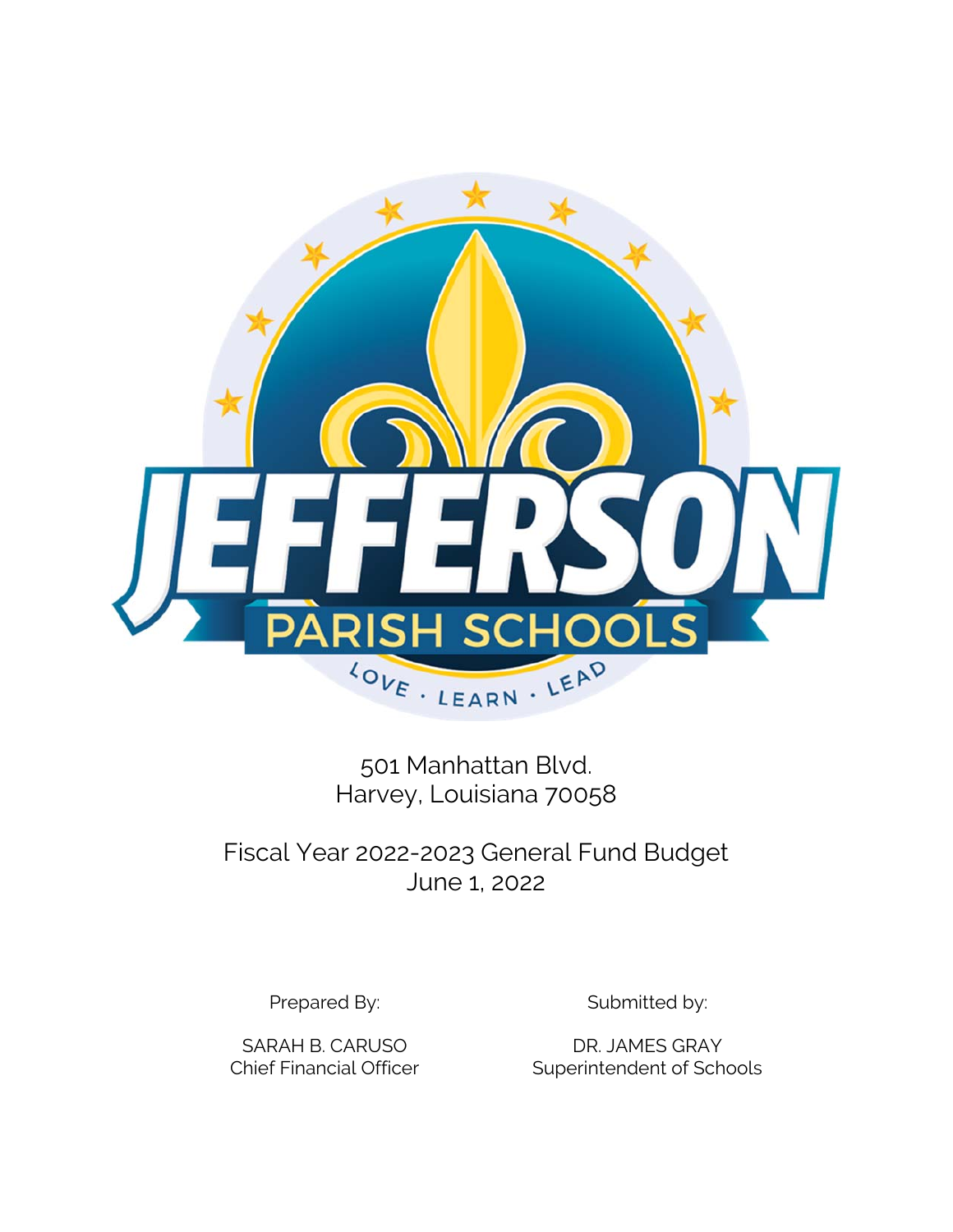## **JEFFERSON PARISH SCHOOLS OFFICIALS**

Dr. James Gray, Superintendent

# **SCHOOL BOARD MEMBERS**

Gerard LeBlanc, District I

Ricky Johnson, District II

Tiffany Kuhn, District III

Clay Moise, District IV

Simeon Dickerson, District V

Diane Schnell, District VI

Billy North, District VII

Chad Nugent, District VIII

Sandy Denapolis-Bosarge, District IX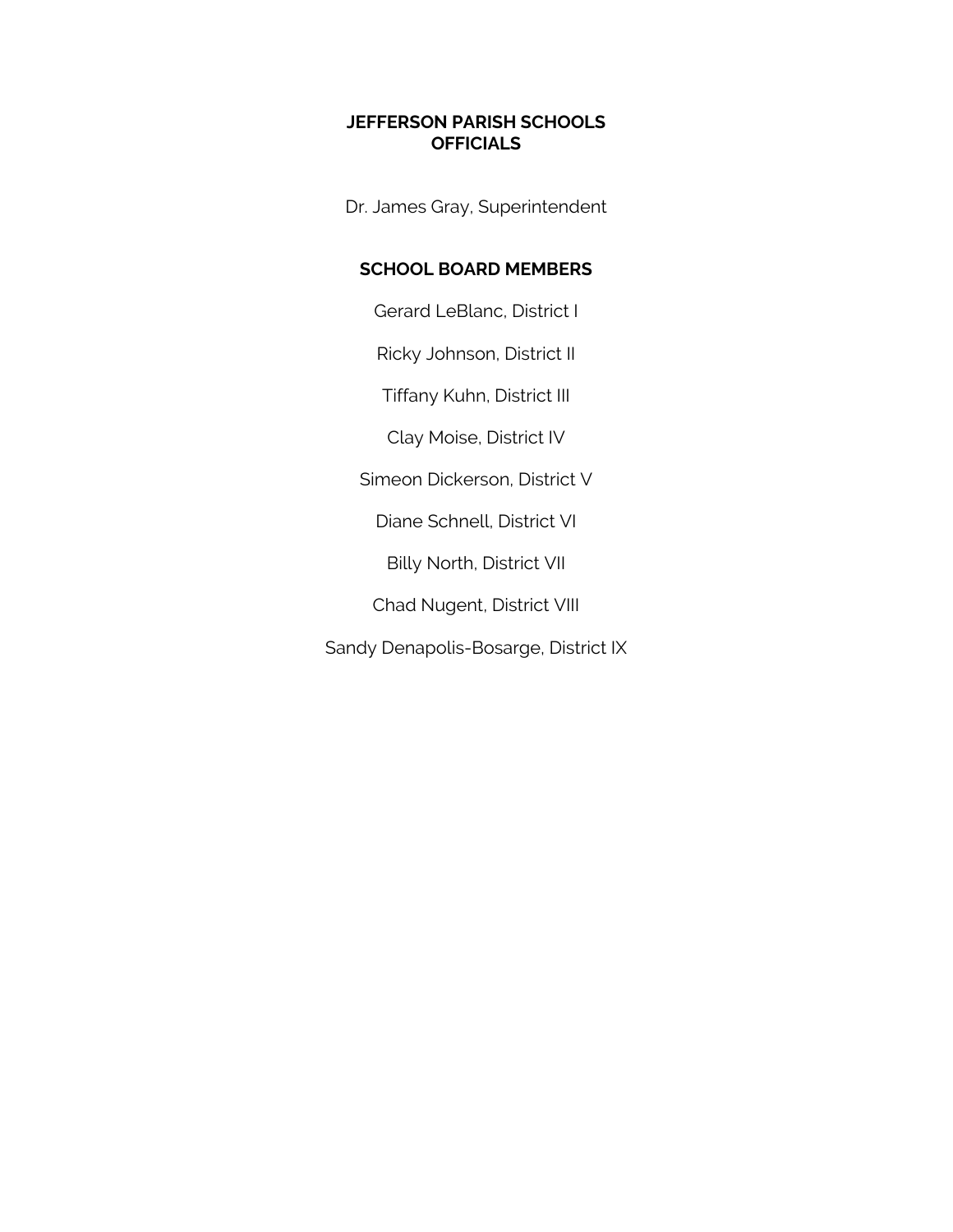

**Dr. James Gray** Superintendent

**Sarah Caruso** Chief Financial Officer

### **June 1, 2022**

### **RE: THE FISCAL YEAR 2023 GENERAL FUND BUDGET**

# **TO: CITIZENS OF JEFFERSON PARISH AND MEMBERS OF THE JEFFERSON PARISH SCHOOL BOARD:**,

In accordance with Louisiana Revised Statutes 17:02, 17:82, 17:88(A) and 39:1301, et. Seq., as amended, the Jefferson Parish School System Superintendent recommends to the School Board the proposed Fiscal Year (FY) 2023 Fund Budgets. The Jefferson Parish School Board, in order to consider adoption, must first:

- Publish a general summary of the proposed new budget (This booklet will suffice.)
- Hold at least one public hearing. The Superintendent recommends the following date, time and place:
- June 1, 2022 5:00 p.m., West Bank, Boardroom, 501 Manhattan Blvd, Harvey, Louisiana
- Advertise notice of the public hearing in the official journal at least 10 (ten) days prior to holding such hearing. (Advertisement in the New Orleans Advocate on May 18, 2022)

### **THIS BUDGET INCLUDES**

This budget package follows an intensive budget preparation process that began in February 2022. It is a reflection of the financial plan for meeting the educational needs of the children in our Parish. This budget includes the responsibilities of the School System to provide a safe and encouraging learning environment for the future of our Parish.

The priorities of *2024: The Future Our Kids Deserve* are incorporated into this document and are as follows:

Priority 1: Provide safe, healthy, and modern schools

Priority 2: Hire, grow and keep the best teachers

Priority 3: Hire, grow and keep the best leaders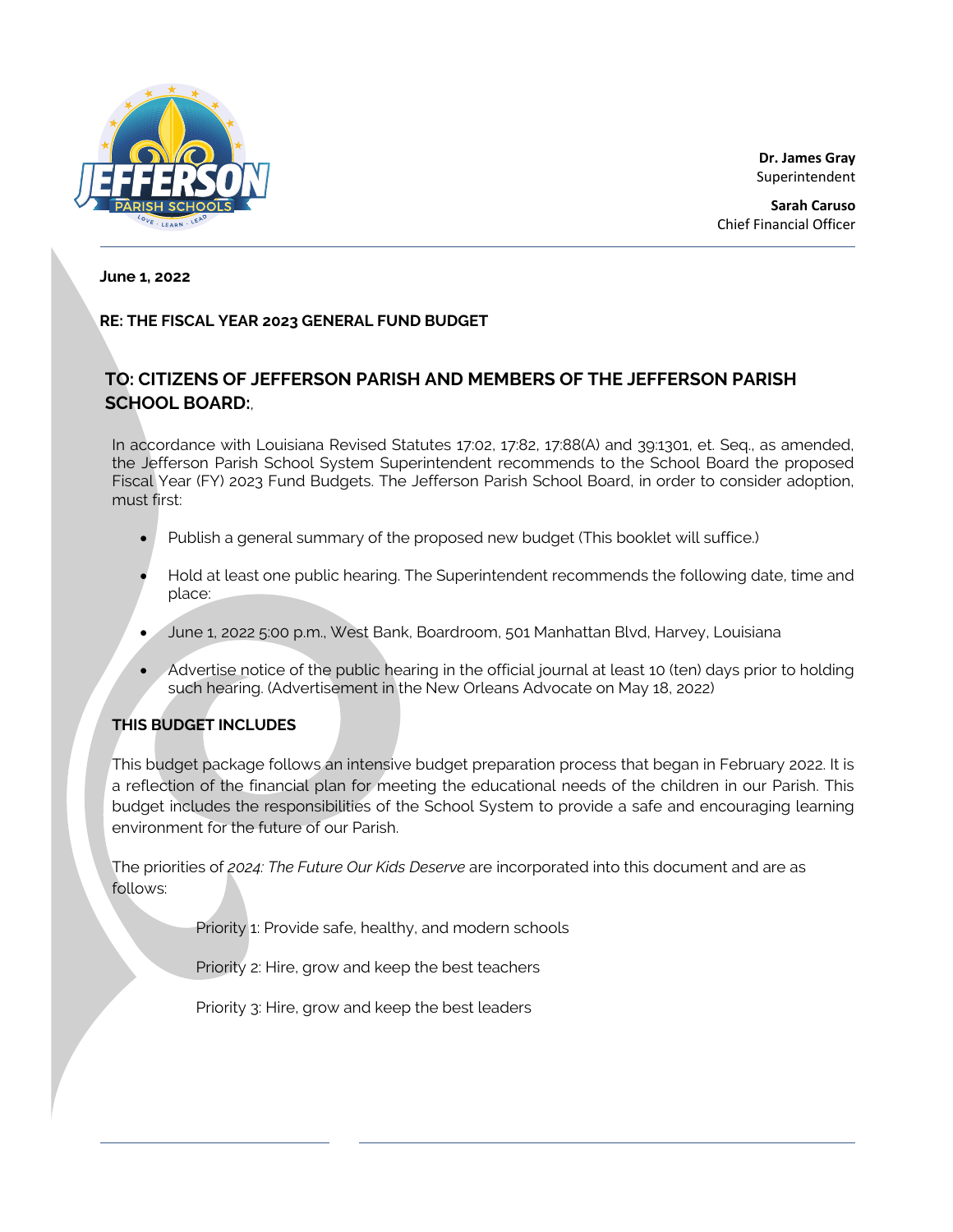Priority 4: Use a robust curriculum with aligned assignments

Priority 5: Prioritize access, equity, and opportunity

 Priority 6: Partner with families, community members, School Board members, agencies, and other stakeholders

While the main retirement system for the District (TRSL) actually decreased .6%, in comparison to the 2021-22 fiscal year, the District is still projected to spend \$61 million in employee retirement costs for FY 2022-2023. This is approximately 11% of the budget. In addition to high retirement contribution rates, the District pays for retiree health benefits at a cost of approximately \$26.4 million or 5% of the budget. The chart below shows the retirement contribution rates for fiscal years 2022-23, 2021-22, and 2020- 21.

|                               | 2020-21      | 2021-22       | 2022-23       |
|-------------------------------|--------------|---------------|---------------|
| <b>TRSL</b>                   | 25.8%        | 25.2%         | 24.8%         |
| <b>TRSL-ORP</b>               | 28.0%        | 27.7%         | 27.0%         |
| <b>I SERS</b>                 | 28.7%        | 28.7%         | 27.6%         |
| LASERS                        | 40.1%        | 39.5%         | 40.4%         |
|                               |              |               |               |
| Total retirement contribution | \$59,389,393 | \$61,581,834" | \$61,055,149" |
| * Projected figures           |              |               |               |

At the time of this budget instrument, there was pending legislation that would fund a \$1,500 pay raise for certificated staff and \$750 pay raise for a non-certificated support staff plus the applicable retirement contributions. Since the legislation had not been approved yet, the pay raises and the related revenues are not included in this budget book. When/If these pay raises occur, the Administration will propose budget amendments.

### **REVENUE/OTHER FINANCING SOURCES**

This budget instrument uses the following methodology to determine revenue figures:

Ad Valorem Taxes. The District uses historical collection data along with netting the debt service requirements. In current year, the General Fund collections are remaining consistent from FY 2022 amended budget; however, the debt service requirements has increased from prior year making it appear as if the ad valorem taxes are declining.

Sales and Use Taxes. The District uses historical collection data and uses a consistent \$17M net to cover debt service requirements. In current year, to be conservative, the District uses the average of the last two available collection months to determine the budget on a monthly basis.

Other Local. These are miscellaneous revenues of the District. For example, interest income, use of facilities charges, id badge replacement, donations, copies, transcripts, etc. These figures are determined using historical information.

State Sources. Most of this budget line item is MFP funding. The funding amount is determined from LDOE's March projected budget letter. The District "backed" out the projected revenue associated with the potential pay raise. As previously discussed, we will recognize the revenue along with the related expenses as a budget amendment.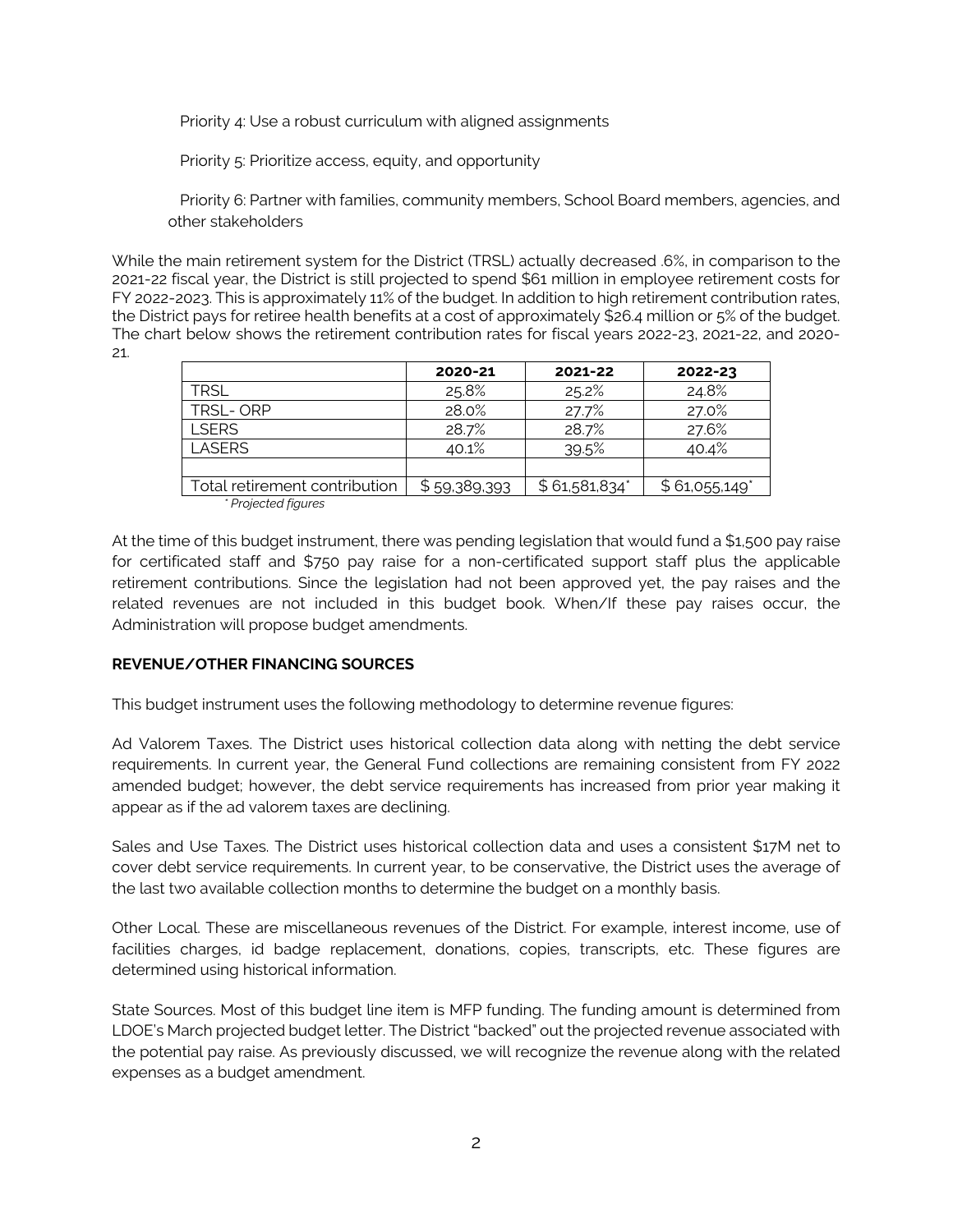Federal Sources. This is revenue associated with the partial reimbursement of the JROTC teacher salaries and related benefits.

Transfer In. Budget relates to the transfer in of indirect costs from the federal funds. The District has increased this budget line item due to ESSER funding. When ESSER funding ends, this line item will be adjusted back downwards.

Proceeds from Sale of Assets. Budget is based on historical collections with the exclusion of sale of properties.

## **EXPENDITURES/OTHER FINANCING USES**

This budget instrument uses the following methodology to determine expenditures figures:

Salaries and Benefits: Derived from using school staffing sheets and central office organizational chart. The salary amount reflects employee step raises. Overtime, temporary employees and pay for additional work performed is based on historical spending.

Purchased Professional and Technical Services. This line item includes but not limited to sales tax collection fees, property tax pension expense, assessor fee, Kelly Services substitute contract, officer details, legal fees, audit fees, and a plethora of technology services.

Purchases Property Services. This line item includes but not limited to maintenance costs including lawn and property, water bills, garbage collection, bus rental/leasing, pest control, copy machines, and shredding services.

Other Purchased Services. This line item includes but not limited to insurance, teaching and learning software, Verizon wireless. ATT wireless, COX Communications, employee travel, printing, and postage

Supplies. This line item includes but not limited to Entergy, Atmos Energy, Fuel, teacher allotment, band allocation, textbook, workbooks and other instructional materials.

Property. This line item consists of funds for 2 student activity fund buses, holding account for replacement tractors and lawn mowers, and other capitalized items purchased through the facilities team as part of maintenance.

Debt Service and Miscellaneous. This is the folding account for the school General Fund allocation checks. At the end of the year, Finance posts an entry to record how the schools actually spent the funds. This line item also includes but not limited to membership dues, fees and academic games registration.

Payments to Other LEAs. Calculated based on projected enrollment for next year times local per pupil plus state per pupil. Students enrolled in CTE, at risk, G&T or a student with disability also receive an additional funding.

Transfer Out. Based on the projections of special funds operating at a deficit. This is the general fund eliminating the operating deficit.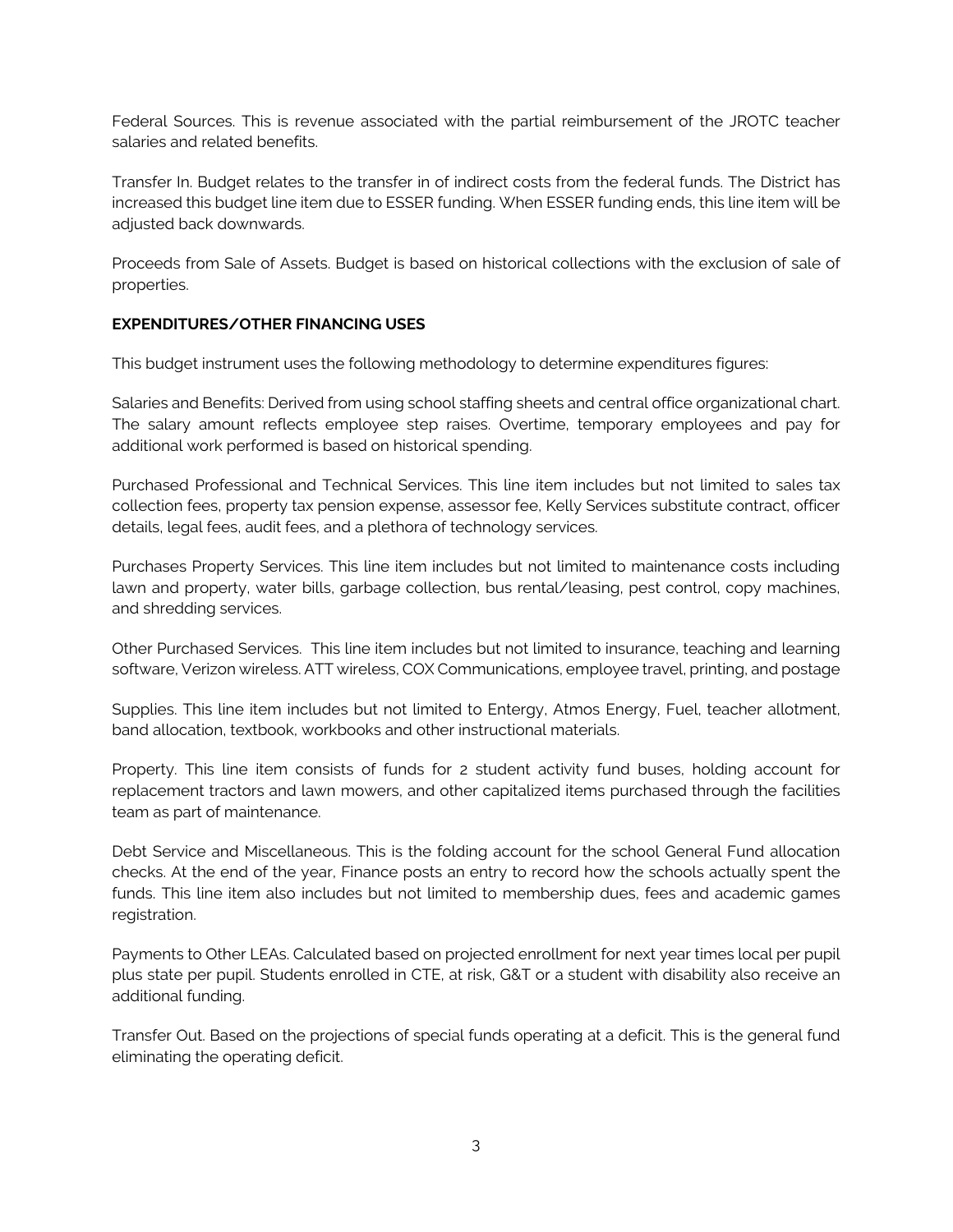### **BUDGET CONCERNS**

In FY 2023, the District is projected to make "Payments to Other LEAS" of approximately \$90 million or 16% of the budget. The below chart is the breakdown of payments to other LEAs over the last ten years, which is when charter movement started in Jefferson Parish. The District is facing an increase in charter enrollment (Type 1, 2, or 3) which in turn increases the amount that needs to be disbursed,

| <b>Fiscal Year</b> | Total<br>Payments* | <b>Total Charter</b><br><b>Enrollment</b> | Traditional/Charter<br><b>School Count</b> | <b>Total School</b><br>Count |
|--------------------|--------------------|-------------------------------------------|--------------------------------------------|------------------------------|
| 2012               | 1,180,312          | N/A                                       | 87/1                                       | 88                           |
| 2013               | 6,682,590          | 407                                       | 77/2                                       | 79                           |
| 2014               | 15,255,064         | 1,328                                     | 76/4                                       | 80                           |
| 2015               | 21,967,668         | 1,890                                     | 76/4                                       | 81                           |
| 2016               | 28,432,309         | 2,593                                     | 77/7                                       | 84                           |
| 2017               | 35,339,392         | 3,070                                     | 77/7                                       | 84                           |
| 2018               | 36,746,769         | 3.101                                     | 78/6                                       | 84                           |
| 2019               | 45,288,295         | 3,385                                     | 79/5                                       | 84                           |
| 2020               | 52,994,573         | 4,059                                     | 76/5                                       | 81                           |
| 2021               | 69,463,501         | 4,954                                     | 73/7                                       | 80                           |
| 2022               | 82,066,437         | 5,461                                     | 74/7                                       | 81                           |
| 2023               | 90,085,246         | 5,943                                     | 74/7                                       | 81                           |

|                             | FY 2021 actual | FY 2023 Proposed | 2 year difference |
|-----------------------------|----------------|------------------|-------------------|
| Total MFP.                  | \$239,479,591  | \$234,944,261    | (4,535,330)       |
| Payments to Charters        | 69,463,501     | 90,085,246       | 20,621,745        |
| <b>Net MFP for District</b> | \$170,016,090  | \$144,859,015    | \$ (25, 157, 075) |

When the District began investing in charter schools and enrollment in those schools began to increase, the District never implemented corresponding spending reductions to accommodate payments to charters until this fiscal year. In fact, the District increased the number of District-operated schools and employees while also authorizing charters. These two actions are, in fact, counterproductive to each other. Also, as results of inflation also have an impact on operational costs, we have not seen the Constitutionally-authorized 2.75% annual MFP increase for a decade with the exception of the fiscal years 2014-2015 (2.75%) and 2020-2021 (1.375%). Inflationary impacts, costs relative to 21<sup>st</sup> century learning such as technology, school security, health insurance costs, fuel, contract costs, increasing payments to other LEAs without significant corresponding reductions as offsets, and the lack of decades worth of MFP increases have placed the District in an unfortunate financial situation that must be continuously addressed to ensure district solvency moving into future years.

### **BUDGET OVERVIEW AND HIGHLIGHTS**

The summary of the General Fund budget for FY 2023 includes revenues and other financing sources of approximately \$573.1 million and expenditures and other financing uses of approximately \$573.0 million.

Sales tax collections and ad valorem taxes make up 58% of budgeted revenues for General Fund which is down from 59% in FY 2022. See the below chart for the budgeted revenue "make-up" for the General Fund: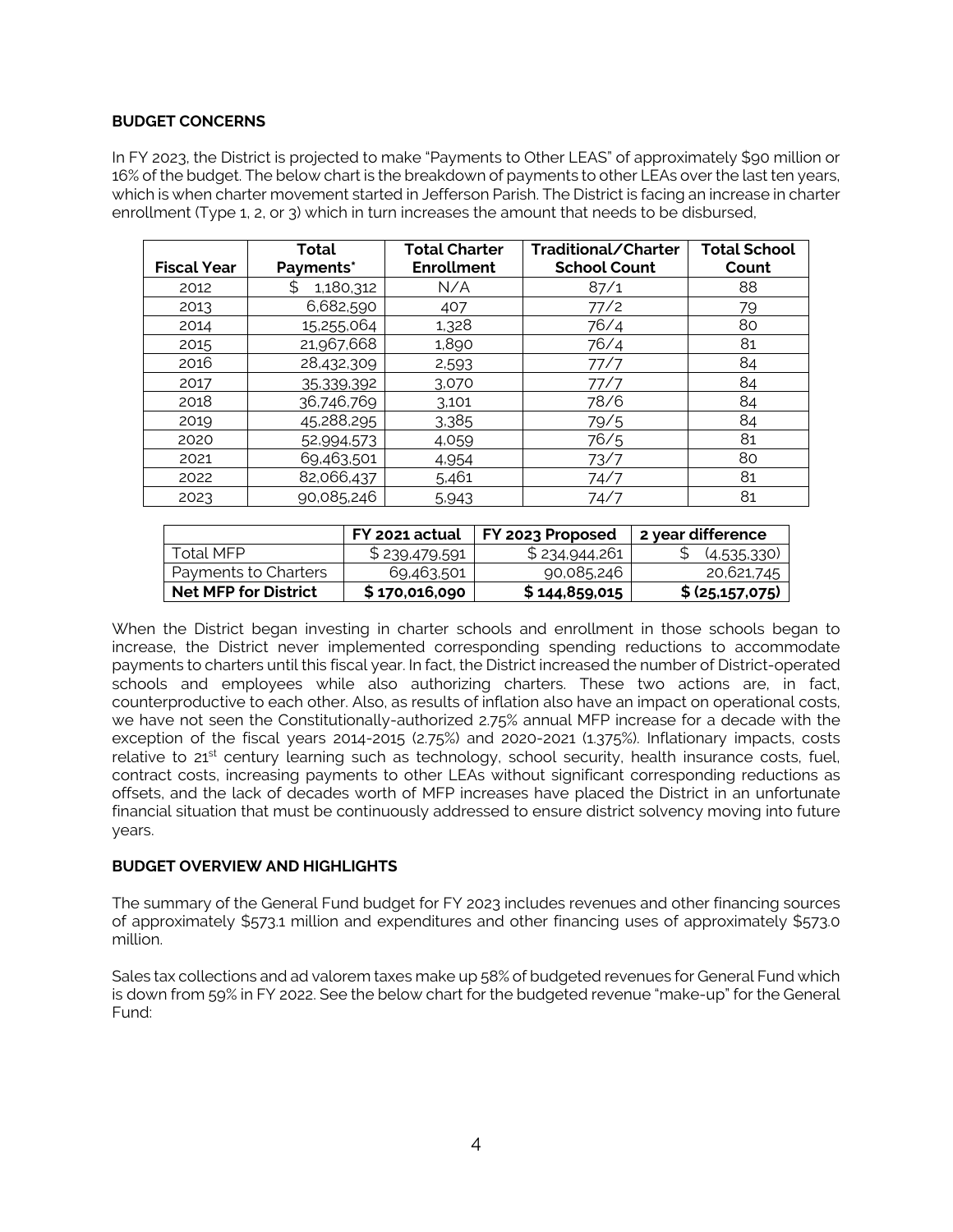

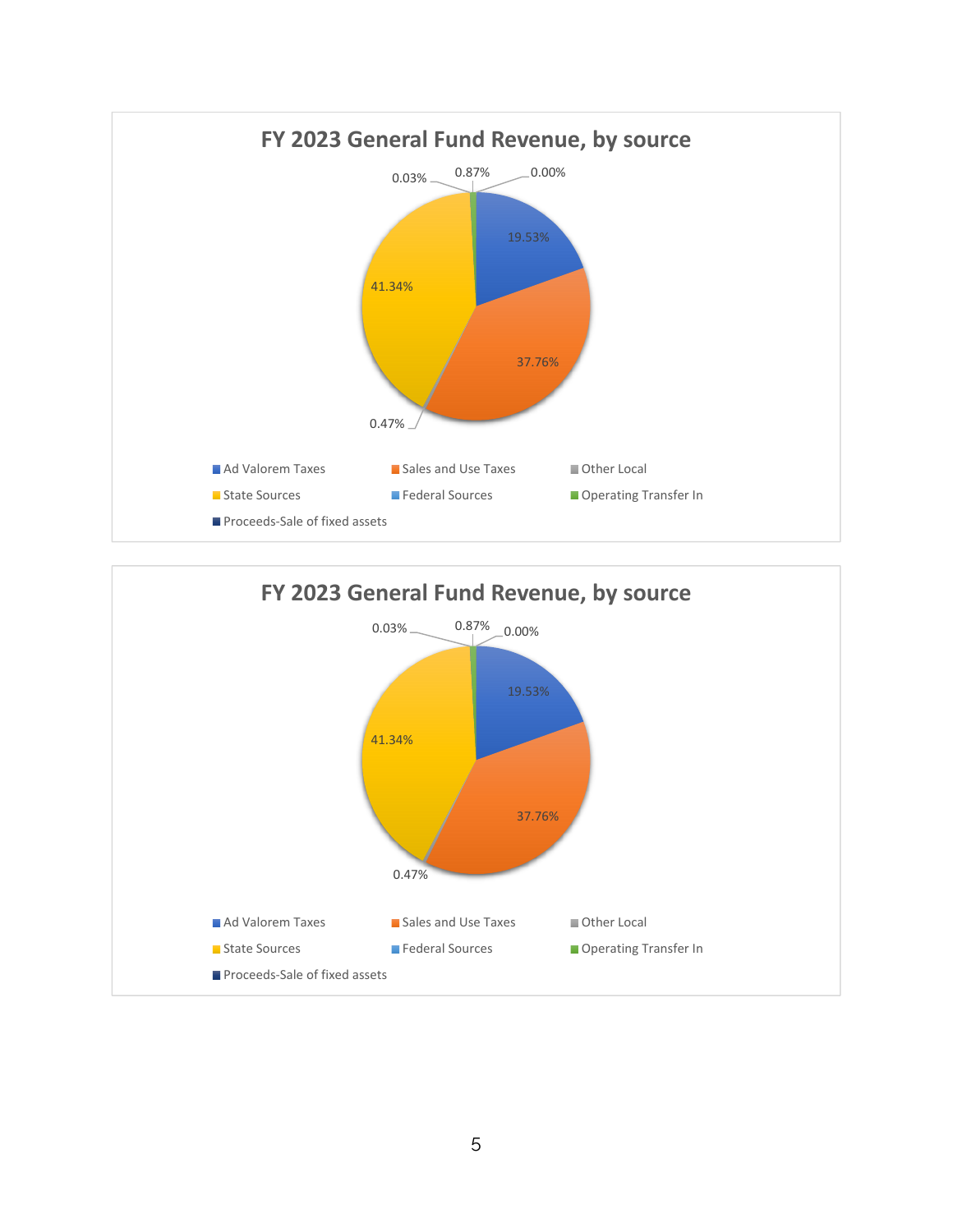Prepared By: **Respectfully Submitted:** Respectfully Submitted:

Sarah B. Caruso Dr. James Gray Chief Financial Officer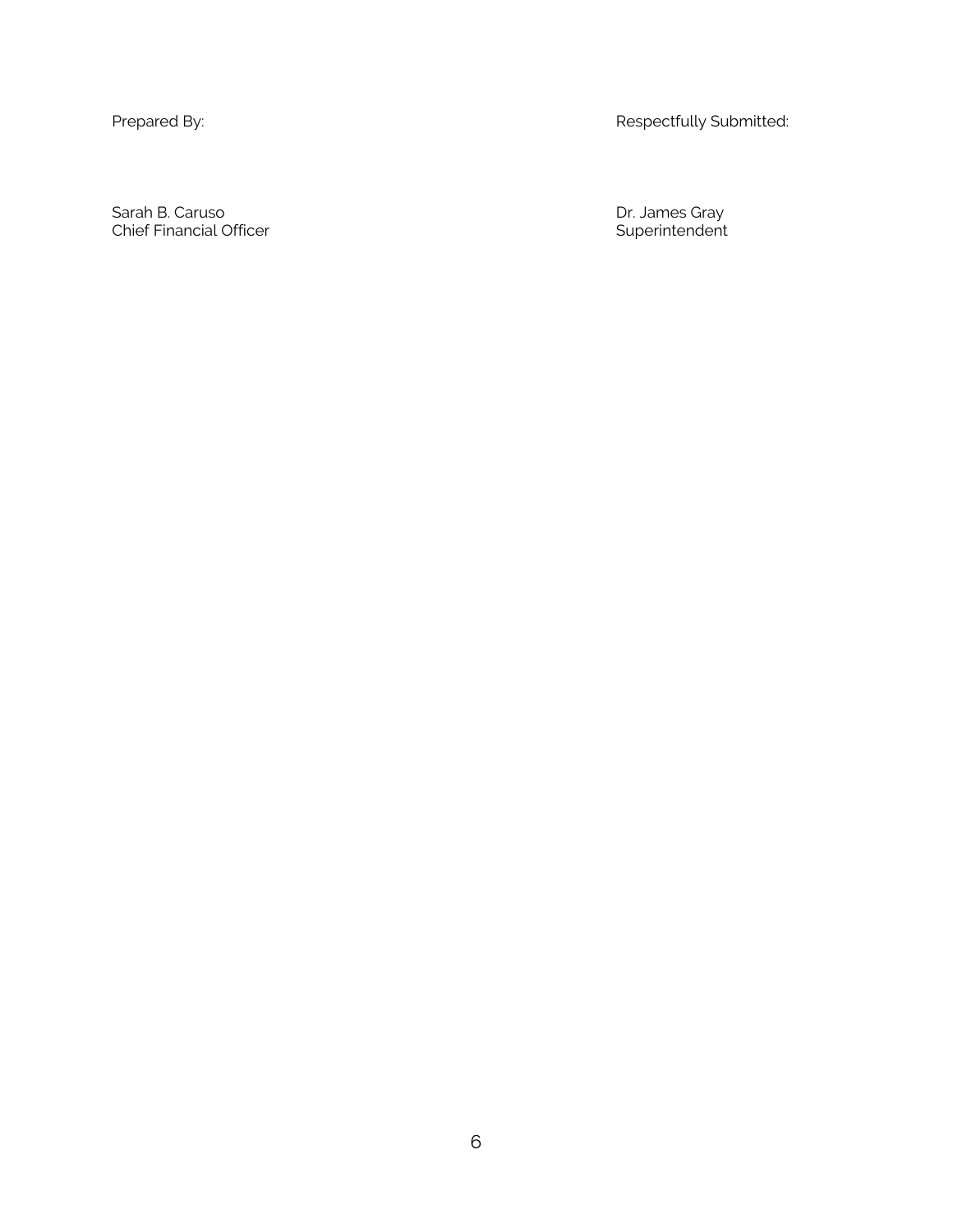### **JEFFERSON PARISH SCHOOLS FY 2023 GENERAL FUND BUDGET BOOK- SUMMARY**

|                                                                                   | 2021 Actual          | 2022 AMENDED      | 2023 PROPOSED |
|-----------------------------------------------------------------------------------|----------------------|-------------------|---------------|
| <b>REVENUES</b>                                                                   |                      |                   |               |
| Ad Valorem Taxes                                                                  | \$<br>113,744,070 \$ | 114,846,289 \$    | 111,942,366   |
| Sales and Use Taxes                                                               | 214,880,810          | 230,252,054       | 216,384,624   |
| Other Local                                                                       | 2,512,752            | 641,918           | 2,697,159     |
| <b>State Sources</b>                                                              | 241,399,707          | 242,556,510       | 236,893,261   |
| <b>Federal Sources</b>                                                            | 213,115              | 168,825           | 171,955       |
| <b>Total Revenues</b>                                                             | 572,750,454          | 588,465,596       | 568,089,365   |
|                                                                                   |                      |                   |               |
| <b>EXPENDITURES</b>                                                               |                      |                   |               |
| 100 Salaries                                                                      | 237,865,028          | 240,744,415       | 245,254,476   |
| 200 Benefits                                                                      | 131,604,270          | 135,427,859       | 136,913,014   |
| 300 Purchased Prof and Tech Services                                              | 33,639,178           | 41,045,506        | 39,936,705    |
| 400 Purchased Prop Services                                                       | 10,931,286           | 8,736,552         | 8,706,022     |
| 500 Other Purchased Services                                                      | 18,506,031           | 20,283,832        | 23,381,484    |
| 600 Supplies                                                                      | 17,028,827           | 17,574,722        | 17,183,346    |
| 700 Property                                                                      | 1,295,915            | 1,231,928         | 1,015,000     |
| 800 Debt Service and Misc                                                         | 221,293              | 4,025,870         | 3,180,560     |
| Payments to Other LEAs                                                            | 69,463,501           | 82,066,437        | 90,085,246    |
| <b>Total Expenditures</b>                                                         | 520,555,329          | 551,137,123       | 565,655,853   |
|                                                                                   |                      |                   |               |
| Excess (Deficiency) of Revenue over Expenditures                                  | 52,195,125           | 37,328,473        | 2,433,512     |
| <b>OTHER FINANCING SOURCES (USES)</b>                                             |                      |                   |               |
| <b>Operating Transfer In</b>                                                      | 11,831,672           | 5,353,591         | 5,000,000     |
| <b>Operating Transfer Out</b>                                                     | (59, 324, 351)       | (17, 861, 977)    | (7,350,611)   |
| Proceeds-Sale of fixed assets                                                     | 297,554              | 7.661             | 10,000        |
|                                                                                   |                      |                   |               |
| APPROVED TRANSFERS FOR FY 2022 AMENDED BUDGET, UPON CLOSE OUT OF THE FISCAL YEAR: |                      |                   |               |
| 1. First \$5M surplus to go to increasing General Fund Balance                    |                      |                   |               |
| 2. The next \$8.6M to fund the technology set aside fund (transfer out)           |                      | (8,600,000.00)    |               |
| 3. The remaining balance to fund the facilities set aside fund (transfer out)     |                      | (11, 227, 748.00) |               |
|                                                                                   |                      |                   |               |
| <b>Total Other Financing Sources (Uses)</b>                                       | (47, 195, 125)       | (32,328,473)      | (2,340,611)   |
|                                                                                   |                      |                   |               |
| Net Change in Fund Balance                                                        | 5,000,000            | 5,000,000         | 92,901        |
| <b>FUND BALANCE, BEGINNING</b>                                                    | 180,143,513          | 185,143,513       | 190,143,513   |
| <b>FUND BALANCE, ENDING</b>                                                       | 185,143,513          | 190,143,513       | 190,236,414   |
|                                                                                   |                      |                   |               |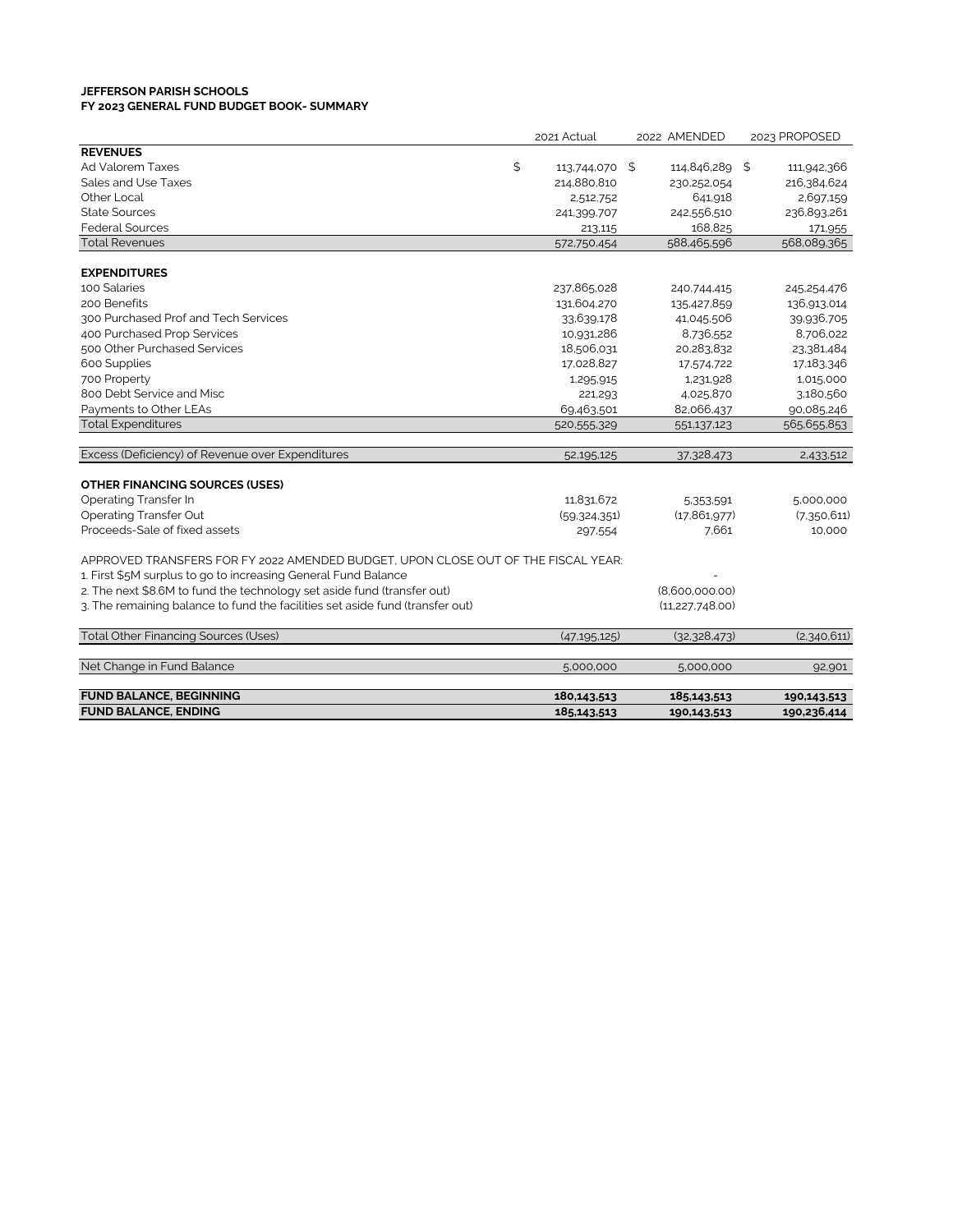| OBJECT AND DESCRIPTION                                | <b>FUNCTION DESCRIPTION</b>                                                | FY 2021 Actual | FY 2022 Amended | FY 2023 Proposed |
|-------------------------------------------------------|----------------------------------------------------------------------------|----------------|-----------------|------------------|
| <b>LOCAL REVENUES</b>                                 |                                                                            |                |                 |                  |
|                                                       | Ad Valorem Taxes                                                           | 113,744,070    | 114,846,289     | 111,942,366      |
|                                                       | Sales and Use Taxes                                                        | 214,880,810    | 230,252,054     | 216,384,624      |
|                                                       | Earnings on investments                                                    | 537,833        | (54,959)        | 683,000          |
|                                                       | Other revenues from local sources                                          | 1,974,919      | 696,877         | 2,014,159        |
| TOTAL LOCAL REVENUES                                  |                                                                            | 331,137,632    | 345,740,261     | 331,024,149      |
| <b>STATE REVENUES</b>                                 |                                                                            |                |                 |                  |
|                                                       | MFP- State Public School Fund                                              | 239.479.591    | 240,118,799     | 234,944,261      |
|                                                       | Retirement-PIP                                                             | 27,821         | 6,794           | 35,000           |
|                                                       | Revenue in Lieu of Taxes (Revenue Sharing)                                 | 1,784,461      | 2,377,000       | 1,782,000        |
|                                                       | State Restricted Grants-In-Aid (PIP, NonPub)                               | 107,834        | 53,917          | 132,000          |
| <b>TOTAL STATE REVENUES</b>                           |                                                                            | 241,399,707    | 242,556,510     | 236,893,261      |
| <b>FEDERAL REVENUES</b>                               |                                                                            |                |                 |                  |
|                                                       | <b>JROTC Federal</b>                                                       | 213,115        | 168,825         | 171,955          |
| TOTAL FEDERAL REVENUES                                |                                                                            | 213,115        | 168,825         | 171,955          |
|                                                       |                                                                            |                |                 |                  |
| <b>TOTAL REVENUES</b>                                 |                                                                            | 572,750,454    | 588,465,596     | 568,089,365      |
| <b>EXPENDITURES</b>                                   |                                                                            |                |                 |                  |
| 111 Salaries- Officials/Administrators/Managers       | Board of Education Services                                                | 88,400.00      | 87,600.00       | 87,600.00        |
| 111 Salaries- Officials/Administrators/Managers       | <b>Business Services</b>                                                   | 563,645.00     | 590,000.00      | 575,075.00       |
| 111 Salaries- Officials/Administrators/Managers       | Central Services- Planning, Research, Development, and Evaluation Services | 1,581,901.00   | 1,760,000.00    | 1,839,225.00     |
| 111 Salaries- Officials/Administrators/Managers       | <b>Executive Administrative Services</b>                                   | 520,121.00     | 560,000.00      | 575,314.00       |
| 111 Salaries- Officials/Administrators/Managers       | <b>Guidance Services</b>                                                   | 84,100.00      | 40,000.00       | 80,910.00        |
| 111 Salaries- Officials/Administrators/Managers       | <b>Health Services</b>                                                     | 185,150.00     | 190,000.00      | 189,080.00       |
| 111 Salaries- Officials/Administrators/Managers       | Improvement of Instructional Staff Services                                | 1,849,401.00   | 2,220,000.00    | 2,240,235.00     |
| 111 Salaries- Officials/Administrators/Managers       | Instruction and Curriculum Development Services                            | 1,064,399.00   | 860,000.00      | 1,505,470.00     |
| 111 Salaries- Officials/Administrators/Managers       | Instructional Staff Training Services                                      | 67,200.00      | 50,000.00       |                  |
| 111 Salaries- Officials/Administrators/Managers       | Operations and Maintenance of Plant Services                               | 359,113.00     | 350,000.00      | 337,380.00       |
| 111 Salaries- Officials/Administrators/Managers       | Other Pupil Support Services                                               | 226,042.00     | 240,000.00      | 227,380.00       |
| 111 Salaries- Officials/Administrators/Managers       | Psychological and Educational Assessment Services                          | 160,325.00     | 170,000.00      | 162,445.00       |
| 111 Salaries- Officials/Administrators/Managers       | <b>Pupil Support Services</b>                                              | 261,000.00     | 280,000.00      | 360,450.00       |
| 111 Salaries- Officials/Administrators/Managers       | Regular Programs- K, Elem, Secondary                                       | 63,274.00      |                 |                  |
| 111 Salaries- Officials/Administrators/Managers       | School Administration                                                      | 15,068,685.00  | 14,970,000.00   | 15,311,412.41    |
| 111 Salaries- Officials/Administrators/Managers       | Speech Pathology and Audiology Services                                    | 161,650.00     | 170,000.00      | 163.770.00       |
| 111 Salaries- Officials/Administrators/Managers       | <b>Student Transportation Services</b>                                     | 161,825.00     | 170,000.00      | 162,480.00       |
| 111 Salaries- Officials/Administrators/Managers Total |                                                                            | 22,466,231.00  | 22,707,600.00   | 23,818,226.41    |
| 112 Salaries- Teachers                                | Career and Technical Education Programs                                    | 1,633.589.00   | 1,440,000.00    | 1,386,300.00     |
| 112 Salaries- Teachers                                | Instructional Staff Training Services                                      | 18,219.00      | 210,000.00      |                  |
| 112 Salaries- Teachers                                | Library/Media Services                                                     | 4,327,588.00   | 4,400,000.00    | 4,266,883.00     |
| 112 Salaries- Teachers                                | Other Instructional Programs                                               | 2,204,805.00   | 2,340,000.00    | 2,198,684.18     |
| 112 Salaries- Teachers                                | Regular Programs- K, Elem, Secondary                                       | 92,159,939.00  | 95,177,611.00   | 97,073,832.00    |
| 112 Salaries- Teachers                                | <b>Special Education Programs</b>                                          | 29,432,860.00  | 27,840,000.00   | 27,856,442.05    |
| 112 Salaries- Teachers                                | Special Education Programs- Gifted and Talented                            | 6,128,919.00   | 6,360,000.00    | 6,385,997.60     |
| 112 Salaries- Teachers                                | Special Programs- (NCLB), (Title III), Pre-K, and Other                    | 10,160,497.00  | 10,500,000.00   | 10,003,841.97    |
| 112 Salaries- Teachers Total                          |                                                                            | 146,066,416.00 | 148,267,611.00  | 149,171,980.80   |
| 113 Salaries-Therapists/Specialists/Counselors        | <b>Guidance Services</b>                                                   | 2,812,353.00   | 2,830,000.00    | 2,539,264.72     |
| 113 Salaries-Therapists/Specialists/Counselors        | Improvement of Instructional Staff Services                                | 14,260.00      |                 | 50,900.00        |
| 113 Salaries-Therapists/Specialists/Counselors        | Instruction and Curriculum Development Services                            |                | 70,000.00       | 61,560.00        |
| 113 Salaries-Therapists/Specialists/Counselors        | Occupational Therapy and Related Services                                  | 1,247,147.00   | 1,310,000.00    | 1,416,200.00     |
| 113 Salaries-Therapists/Specialists/Counselors        | Psychological and Educational Assessment Services                          | 4,488,794.00   | 6,090,000.00    | 6,071,711.00     |
| 113 Salaries- Therapists/Specialists/Counselors       | <b>Pupil Support Services</b>                                              | 3,777,093.00   | 3,840,000.00    | 3.562,895.00     |
| 113 Salaries- Therapists/Specialists/Counselors       | Speech Pathology and Audiology Services                                    | 5,497,206.00   | 5,300,000.00    | 5.736,173.70     |
| 113 Salaries- Therapists/Specialists/Counselors Total |                                                                            | 17,836,853.00  | 19,440,000.00   | 19,438,704.42    |
| 114 Salaries- Clerical/Secretarial                    | <b>Board of Education Services</b>                                         | 51,000.00      | 50,000.00       | 50,900.00        |
| 114 Salaries- Clerical/Secretarial                    | <b>Business Services</b>                                                   | 571,203.00     | 590,000.00      | 587,299.40       |
| 114 Salaries- Clerical/Secretarial                    | Central Services- Planning, Research, Development, and Evaluation Services | 913,287.00     | 900,000.00      | 1,028,035.00     |
| 114 Salaries- Clerical/Secretarial                    | <b>Executive Administrative Services</b>                                   | 91,000.00      | 100,000.00      | 90,800.00        |
|                                                       |                                                                            |                |                 |                  |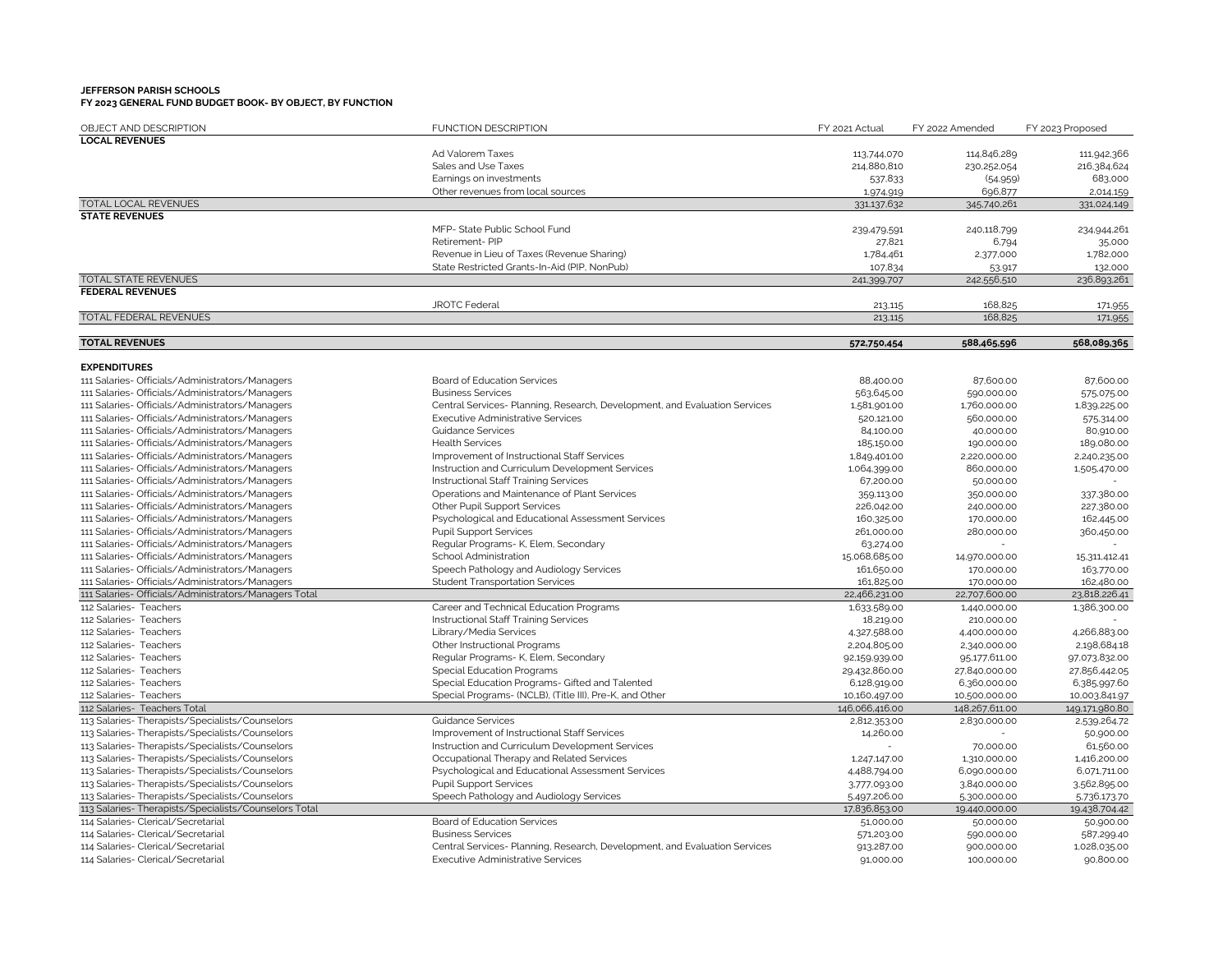| OBJECT AND DESCRIPTION                       | <b>FUNCTION DESCRIPTION</b>                                                | FY 2021 Actual       | FY 2022 Amended      | FY 2023 Proposed       |
|----------------------------------------------|----------------------------------------------------------------------------|----------------------|----------------------|------------------------|
| 114 Salaries- Clerical/Secretarial           | <b>Health Services</b>                                                     | 37,882.00            | 40,000.00            | 38,282.00              |
| 114 Salaries- Clerical/Secretarial           | Improvement of Instructional Staff Services                                | 422,473.00           | 450,000.00           | 442,484.00             |
| 114 Salaries- Clerical/Secretarial           | Instruction and Curriculum Development Services                            | 36,500.00            | 40,000.00            | 37,900.00              |
| 114 Salaries- Clerical/Secretarial           | Operations and Maintenance of Plant Services                               | 162,500.00           | 170,000.00           | 166,000.00             |
| 114 Salaries- Clerical/Secretarial           | Other Pupil Support Services                                               | 38,350.00            | 40,000.00            | 40,900.00              |
| 114 Salaries- Clerical/Secretarial           | Psychological and Educational Assessment Services                          | 28,500.00            | 30,000.00            | 29,900.00              |
| 114 Salaries- Clerical/Secretarial           | <b>Pupil Support Services</b>                                              | 33,020.00            | 40,000.00            | 33,420.00              |
| 114 Salaries- Clerical/Secretarial           | School Administration                                                      | 6,100,705.00         | 7,650,000.00         | 6,319,337.00           |
| 114 Salaries- Clerical/Secretarial           | <b>Student Transportation Services</b>                                     | 280,425.00           | 290,000.00           | 328,500.00             |
| 114 Salaries- Clerical/Secretarial Total     |                                                                            | 8,766,845.00         | 10,390,000.00        | 9,193,757.40           |
| 115 Salaries- Para-professionals/Aides       | Other Instructional Programs                                               | 11,903.00            |                      |                        |
| 115 Salaries- Para-professionals/Aides       | Regular Programs- K, Elem, Secondary                                       | 92,355.00            | 20,000.00            | 22,375.00              |
| 115 Salaries- Para-professionals/Aides       | <b>Special Education Programs</b>                                          | 5,805,384.00         | 6,350,000.00         | 8,028,275.00           |
| 115 Salaries- Para-professionals/Aides       | Special Programs- (NCLB), (Title III), Pre-K, and Other                    | 5,177,402.00         | 5,380,000.00         | 5,581,460.00           |
| 115 Salaries- Para-professionals/Aides       | <b>Student Transportation Services</b>                                     | 1,186,826.00         | 1,130,000.00         | 1,111,138.00           |
| 115 Salaries- Para-professionals/Aides       | Support of Individual Special Needs Students                               | 1,438,963.00         | 1,500,000.00         | 1,388,152.26           |
| 115 Salaries- Para-professionals/Aides Total |                                                                            | 13,712,833.00        | 14,380,000.00        | 16,131,400.26          |
| 116 Salaries- Service Workers                | <b>Business Services</b>                                                   | 353,471.00           | 350,000.00           | 339,250.00             |
| 116 Salaries- Service Workers                | Operations and Maintenance of Plant Services                               | 9,335,635.00         | 9,470,000.00         | 9,910,211.00           |
| 116 Salaries- Service Workers                | <b>Student Transportation Services</b>                                     | 6,195,970.00         | 4,880,000.00         | 6,652,408.92           |
| 116 Salaries- Service Workers Total          |                                                                            | 15,885,076.00        | 14,700,000.00        | 16,901,869.92          |
| 117 Salaries- Skilled Crafts                 | Operations and Maintenance of Plant Services                               | 150,306.00           | 140,000.00           | 132,135.00             |
| 117 Salaries- Skilled Crafts Total           |                                                                            | 150,306.00           | 140,000.00           | 132,135.00             |
| 118 Salaries- Degreed Professionals          | Board of Education Services                                                | 135,875.00           | 140,000.00           | 139,050.00             |
| 118 Salaries- Degreed Professionals          | <b>Business Services</b>                                                   | 638,431.00           | 670,000.00           | 670,309.00             |
| 118 Salaries- Degreed Professionals          | Central Services- Planning, Research, Development, and Evaluation Services | 521,270.00           | 500,000.00           | 493,840.00             |
| 118 Salaries- Degreed Professionals          | <b>Health Services</b>                                                     | 2,405,544.00         | 1,950,000.00         | 3,199,800.00           |
| 118 Salaries- Degreed Professionals Total    |                                                                            | 3,701,120.00         | 3,260,000.00         | 4,502,999.00           |
| 119 Salaries- Other Salaries                 | <b>Business Services</b>                                                   | 59,400.00            | 70,000.00            | 61,560.00              |
| 119 Salaries- Other Salaries                 | Central Services- Planning, Research, Development, and Evaluation Services | 714,386.00           | 690,000.00           | 731,220.00             |
| 119 Salaries- Other Salaries                 | <b>Community Services Operations</b>                                       | 2,351.00             | 60,000.00            |                        |
| 119 Salaries- Other Salaries                 | Facilities Acquisition and Construction Services                           |                      |                      | 68,700.00              |
| 119 Salaries- Other Salaries                 | Improvement of Instructional Staff Services                                | 55,517.00            | 80,000.00            | 62,300.00              |
| 119 Salaries- Other Salaries                 | Other Pupil Support Services                                               | 676,106.00           |                      |                        |
| 119 Salaries- Other Salaries                 | Parental/Family Involvement                                                | 16,760.00            | 20,000.00            | 18,655.00              |
| 119 Salaries- Other Salaries                 | Speech Pathology and Audiology Services                                    | 325,588.00           | 350,000.00           | 368,575.00             |
| 119 Salaries- Other Salaries Total           |                                                                            | 1,850,108.00         | 1,270,000.00         | 1,311,010.00           |
| 120 Salaries of Temporary Employees          | Central Services- Planning, Research, Development, and Evaluation Services | 56,609.00            | 144,859.00           | 22,934.00              |
| 120 Salaries of Temporary Employees          | <b>Community Services Operations</b>                                       | 144.00               | 4,258.00             | 1,485.00               |
| 120 Salaries of Temporary Employees          | <b>Food Services Operations</b>                                            | 1,818.00             | 1,321.00             | 4,341.00               |
| 120 Salaries of Temporary Employees          | Improvement of Instructional Staff Services                                | 309.00               |                      |                        |
| 120 Salaries of Temporary Employees          | Operations and Maintenance of Plant Services                               | 103,967.00           |                      |                        |
| 120 Salaries of Temporary Employees          | Other Instructional Programs                                               | 1,000.00             | 89,374.00            | 110,419.00<br>84.00    |
|                                              |                                                                            |                      | 240.00               |                        |
| 120 Salaries of Temporary Employees          | Regular Programs- K, Elem, Secondary                                       | 38,851.00            | 44,333.00            | 42,880.00              |
| 120 Salaries of Temporary Employees          | School Administration                                                      | 40,786.00            | 28,020.00            | 81,088.00              |
| 120 Salaries of Temporary Employees          | <b>Special Education Programs</b>                                          | 309,234.00           | 423,645.00           | 246,527.00             |
| 120 Salaries of Temporary Employees          | <b>Student Transportation Services</b>                                     | 47,806.00            | 87,317.00            | 25,290.00              |
| 120 Salaries of Temporary Employees Total    | Board of Education Services                                                | 600,524.00<br>621.00 | 823,367.00<br>166.00 | 535,048.00<br>2,000.00 |
| 130 Salaries for extra work performed        |                                                                            |                      |                      |                        |
| 130 Salaries for extra work performed        | <b>Business Services</b>                                                   | 38,290.00            | 22,110.00            | 40,170.00              |
| 130 Salaries for extra work performed        | Career and Technical Education Programs                                    | 121.00               | 7,835.00             | 6,750.00               |
| 130 Salaries for extra work performed        | Central Services- Planning, Research, Development, and Evaluation Services | 21,899.00            | 47,868.00            | 7,807.00               |
| 130 Salaries for extra work performed        | <b>Community Services Operations</b>                                       |                      |                      | 6.00                   |
| 130 Salaries for extra work performed        | <b>Executive Administrative Services</b>                                   | 1,488.00             | 172.00               |                        |
| 130 Salaries for extra work performed        | <b>Food Services Operations</b>                                            | 4,230.00             |                      | 37.00                  |
| 130 Salaries for extra work performed        | <b>Guidance Services</b>                                                   |                      | 4,532.00             | 49,223.00              |
| 130 Salaries for extra work performed        | <b>Health Services</b>                                                     | 12,294.00            | 13,532.00            | 13,250.00              |
| 130 Salaries for extra work performed        | Improvement of Instructional Staff Services                                | 2,021.00             | 5,355.00             | 9,124.00               |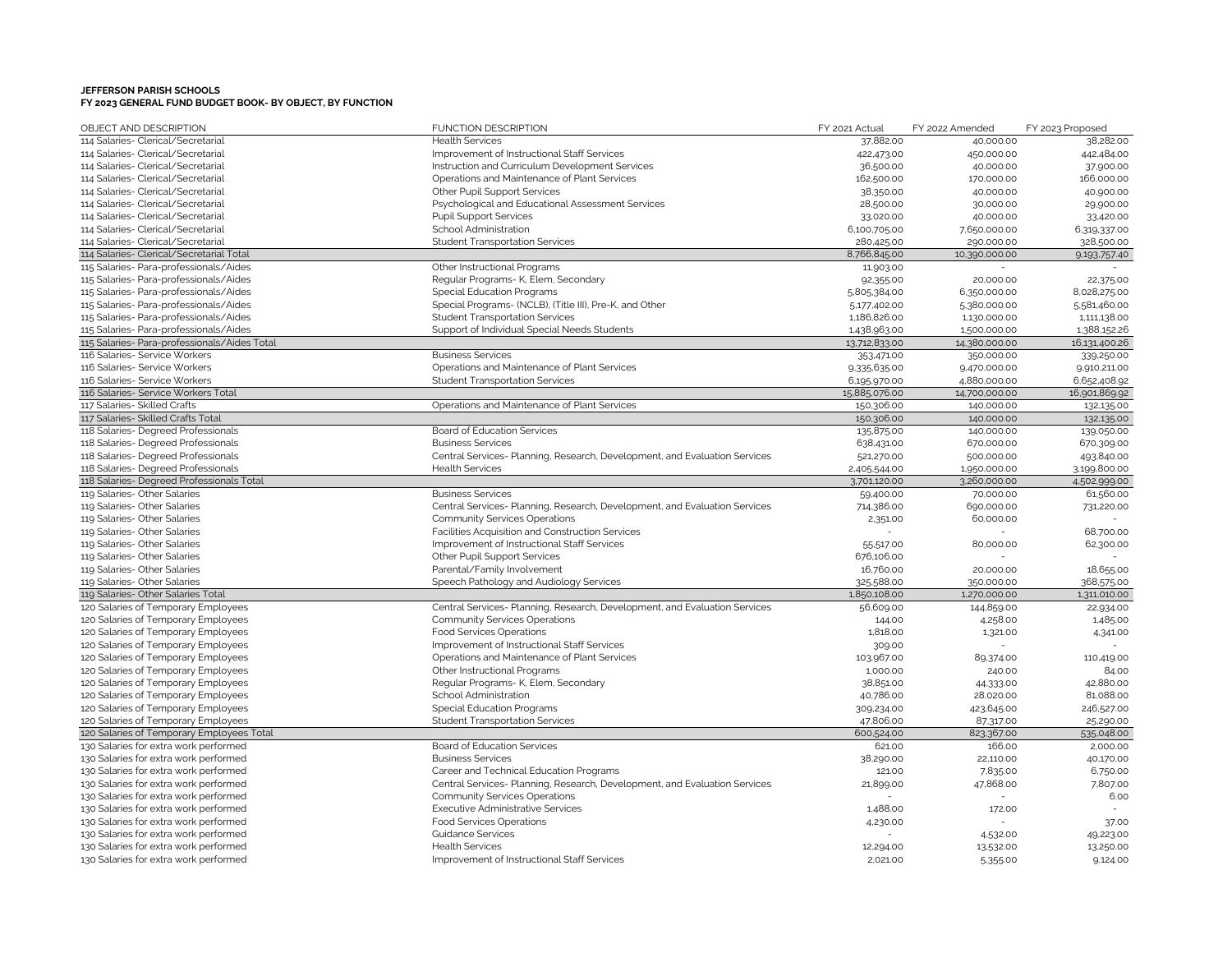| OBJECT AND DESCRIPTION                      | <b>FUNCTION DESCRIPTION</b>                                                | FY 2021 Actual | FY 2022 Amended | FY 2023 Proposed |
|---------------------------------------------|----------------------------------------------------------------------------|----------------|-----------------|------------------|
| 130 Salaries for extra work performed       | Instructional Staff Training Services                                      | 509.00         | 1,200.00        | 2,057.00         |
| 130 Salaries for extra work performed       | Library/Media Services                                                     | 16,655.00      | 1,200.00        | 4,288.00         |
| 130 Salaries for extra work performed       | Operations and Maintenance of Plant Services                               | 691,390.00     | 850,151.00      | 775,203.00       |
| 130 Salaries for extra work performed       | Other Instructional Programs                                               | 1,734,270.00   | 2,516,214.00    | 1,953,250.00     |
| 130 Salaries for extra work performed       | <b>Other Pupil Support Services</b>                                        | 79.00          | 155.00          |                  |
| 130 Salaries for extra work performed       | Parental/Family Involvement                                                | 12,938.00      | 50,629.00       | 55,190.00        |
| 130 Salaries for extra work performed       | Psychological and Educational Assessment Services                          | 162,239.00     | 286,983.00      | 250.00           |
| 130 Salaries for extra work performed       | <b>Pupil Support Services</b>                                              |                | 900.00          | 1,250.00         |
| 130 Salaries for extra work performed       | Regular Programs- K, Elem, Secondary                                       | 1,284,371.00   | 104,639.00      | 221,675.00       |
| 130 Salaries for extra work performed       | School Administration                                                      | 49,207.00      | 22,186.00       | 36,824.00        |
| 130 Salaries for extra work performed       | <b>Special Education Programs</b>                                          | 12,591.00      | 12,369.00       | 55,001.00        |
| 130 Salaries for extra work performed       | Special Education Programs- Gifted and Talented                            | 3,200.00       | 1,433.00        | 7,185.00         |
| 130 Salaries for extra work performed       | Special Programs- (NCLB), (Title III), Pre-K, and Other                    | 71,763.00      | 49,114.00       | 21,411.00        |
| 130 Salaries for extra work performed       | Speech Pathology and Audiology Services                                    | 325.00         | 853.00          | 1,325.00         |
| 130 Salaries for extra work performed       | <b>Student Transportation Services</b>                                     | 604,387.00     | 1,365,050.00    | 801,317.00       |
| 130 Salaries for extra work performed       | Support of Individual Special Needs Students                               | 858.00         | 1,031.00        | 2,432.00         |
| 130 Salaries for extra work performed Total |                                                                            | 4.725.746.00   | 5,365,677.00    | 4,067,025.00     |
| 150 Stipend Pay                             | Central Services- Planning, Research, Development, and Evaluation Services | 785,500.00     |                 |                  |
| 150 Stipend Pay                             | Instructional Staff Training Services                                      | 1,317,470.00   | 160.00          | 50,320.00        |
| 150 Stipend Pay Total                       |                                                                            | 2,102,970.00   | 160.00          | 50,320.00        |
| 210 Group Insurance                         | Adult Education and Literacy Programs                                      | 773.00         |                 |                  |
| 210 Group Insurance                         | Board of Education Services                                                | 13,034.00      | 12,809.00       | 16,586.16        |
| 210 Group Insurance                         | <b>Business Services</b>                                                   | 325,730.00     | 334,179.00      | 358,937.53       |
| 210 Group Insurance                         | Career and Technical Education Programs                                    | 246,926.00     | 241,515.00      | 198,344.08       |
| 210 Group Insurance                         | Central Services- Planning, Research, Development, and Evaluation Services | 536,681.00     | 586,122.00      | 647,207.80       |
| 210 Group Insurance                         | <b>Executive Administrative Services</b>                                   | 43,435.00      | 43,154.00       | 32,612.64        |
| 210 Group Insurance                         | Facilities Acquisition and Construction Services                           |                |                 | 7,635.60         |
| 210 Group Insurance                         | <b>Guidance Services</b>                                                   | 385,572.00     | 390,218.00      | 373,487.02       |
| 210 Group Insurance                         | <b>Health Services</b>                                                     | 393,012.00     | 386,935.00      | 491,258.64       |
| 210 Group Insurance                         | Improvement of Instructional Staff Services                                | 281,170.00     | 314,185.00      | 334,279.67       |
| 210 Group Insurance                         | Instruction and Curriculum Development Services                            | 143,130.00     | 155,923.00      | 193,686.28       |
| 210 Group Insurance                         | Instructional Staff Training Services                                      | 14,758.00      | 7,153.00        |                  |
| 210 Group Insurance                         | Library/Media Services                                                     | 617,982.00     | 620,944.00      | 596,004.88       |
| 210 Group Insurance                         | Occupational Therapy and Related Services                                  | 180,499.00     | 184,469.00      | 217,675.88       |
| 210 Group Insurance                         | Operations and Maintenance of Plant Services                               | 1,983,717.00   | 2,035,411.00    | 2,109,760.00     |
| 210 Group Insurance                         | Other Instructional Programs                                               | 254,392.00     | 231,071.00      | 232,928.08       |
| 210 Group Insurance                         | Other Pupil Support Services                                               | 120,992.00     | 113,366.00      | 35,815.20        |
| 210 Group Insurance                         | Parental/Family Involvement                                                | 8,354.00       | 7,692.00        | 8,059.46         |
| 210 Group Insurance                         | Psychological and Educational Assessment Services                          | 661,430.00     | 675,234.00      | 921,040.48       |
| 210 Group Insurance                         | <b>Pupil Support Services</b>                                              | 608,678.00     | 611,790.00      | 617,617.62       |
| 210 Group Insurance                         | Regular Programs- K, Elem, Secondary                                       | 13,613,805.00  | 13,638,129.00   | 13,939,382.12    |
| 210 Group Insurance                         | School Administration                                                      | 3,062,723.00   | 3,028,689.00    | 3,150,282.48     |
| 210 Group Insurance                         | <b>Special Education Programs</b>                                          | 5,679,601.00   | 5,451,451.00    | 5.942,157.59     |
| 210 Group Insurance                         | Special Education Programs- Gifted and Talented                            | 905,516.00     | 896,895.00      | 936,589.92       |
| 210 Group Insurance                         | Special Programs- (NCLB), (Title III), Pre-K, and Other                    | 2,492,163.00   | 2,481,270.00    | 2,557,769.80     |
| 210 Group Insurance                         | Speech Pathology and Audiology Services                                    | 905.726.00     | 917,967.00      | 968,945.20       |
| 210 Group Insurance                         | <b>Student Transportation Services</b>                                     | 1,578,220.00   | 1,753,344.00    | 1,668,711.28     |
| 210 Group Insurance                         | Support of Individual Special Needs Students                               | 371,366.00     | 459,331.00      | 314.785.66       |
| 210 Group Insurance Total                   |                                                                            | 35,429,385.00  | 35.579.246.00   | 36,871,561.07    |
| 220 FICA Contributions                      | Board of Education Services                                                |                |                 |                  |
| 220 FICA Contributions                      | <b>Business Services</b>                                                   | 29.00          |                 |                  |
| 220 FICA Contributions                      | Career and Technical Education Programs                                    |                |                 |                  |
| 220 FICA Contributions                      | Central Services- Planning, Research, Development, and Evaluation Services | 10,177.00      |                 |                  |
| 220 FICA Contributions                      | <b>Community Services Operations</b>                                       | 117.00         |                 |                  |
| 220 FICA Contributions                      | <b>Executive Administrative Services</b>                                   |                |                 |                  |
| 220 FICA Contributions                      | <b>Food Services Operations</b>                                            | 1,335.00       |                 |                  |
| 220 FICA Contributions                      | <b>Guidance Services</b>                                                   |                |                 |                  |
| 220 FICA Contributions                      | <b>Health Services</b>                                                     | 2,035.00       |                 |                  |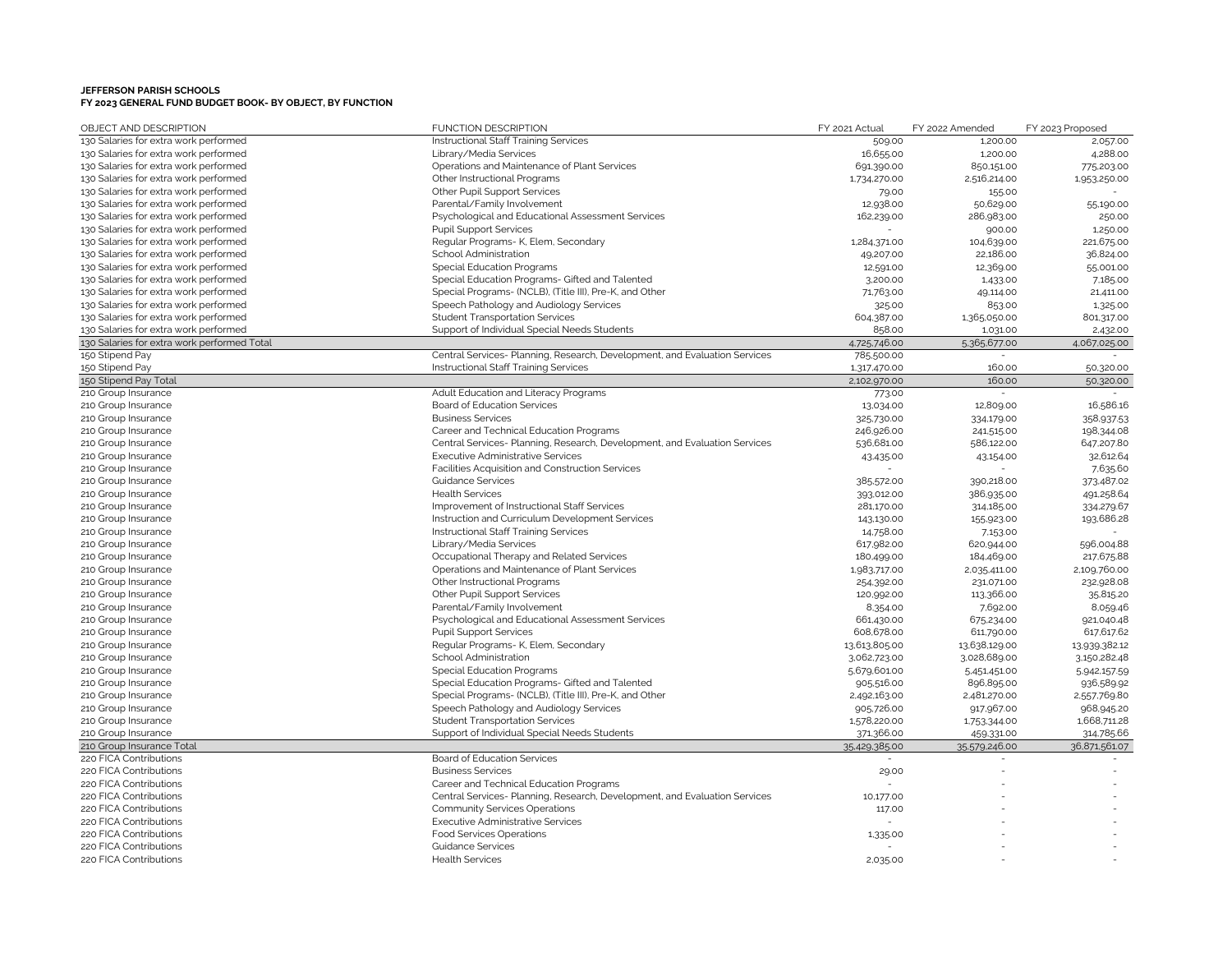| OBJECT AND DESCRIPTION           | <b>FUNCTION DESCRIPTION</b>                                                | FY 2021 Actual | FY 2022 Amended | FY 2023 Proposed |
|----------------------------------|----------------------------------------------------------------------------|----------------|-----------------|------------------|
| 220 FICA Contributions           | Improvement of Instructional Staff Services                                | 19.00          |                 |                  |
| 220 FICA Contributions           | Instruction and Curriculum Development Services                            |                |                 |                  |
| 220 FICA Contributions           | Library/Media Services                                                     |                |                 |                  |
| 220 FICA Contributions           | Occupational Therapy and Related Services                                  | 2,909.00       |                 |                  |
| 220 FICA Contributions           | Operations and Maintenance of Plant Services                               | 108,202.00     | 108,210.00      | 120,030.00       |
| 220 FICA Contributions           | Other Instructional Programs                                               | 12,584.00      |                 |                  |
| 220 FICA Contributions           | Other Pupil Support Services                                               |                |                 |                  |
| 220 FICA Contributions           | Parental/Family Involvement                                                | 41.00          |                 |                  |
| 220 FICA Contributions           | Psychological and Educational Assessment Services                          |                |                 |                  |
| 220 FICA Contributions           | <b>Pupil Support Services</b>                                              |                |                 |                  |
| 220 FICA Contributions           | Regular Programs- K, Elem, Secondary                                       | 2.128.00       |                 |                  |
| 220 FICA Contributions           | School Administration                                                      | 30,035.00      | 31,965.00       | 35.376.35        |
| 220 FICA Contributions           | <b>Special Education Programs</b>                                          | 19,063.00      | 1,335.00        |                  |
| 220 FICA Contributions           | Special Education Programs- Gifted and Talented                            | 992.00         |                 |                  |
| 220 FICA Contributions           | Special Programs- (NCLB), (Title III), Pre-K, and Other                    |                |                 |                  |
| 220 FICA Contributions           | Speech Pathology and Audiology Services                                    |                |                 |                  |
| 220 FICA Contributions           | <b>Student Transportation Services</b>                                     | 11,512.00      | 10,208.00       | 8,928.00         |
| 220 FICA Contributions           | Support of Individual Special Needs Students                               |                |                 |                  |
| 220 FICA Contributions Total     |                                                                            | 201,178.00     | 151,718.00      | 164,334.35       |
| 225 Medicare Contributions       | Board of Education Services                                                | 2,742.00       | 2,645.00        | 2,870.90         |
| 225 Medicare Contributions       | <b>Business Services</b>                                                   | 29,309.00      | 32,148.00       | 33,022.30        |
| 225 Medicare Contributions       | Career and Technical Education Programs                                    | 22,502.00      | 23,636.00       | 20,244.48        |
| 225 Medicare Contributions       | Central Services- Planning, Research, Development, and Evaluation Services | 60,957.00      | 56,053.00       | 60,059.66        |
| 225 Medicare Contributions       | <b>Community Services Operations</b>                                       | 95.00          | 19.00           | 82.15            |
| 225 Medicare Contributions       | <b>Executive Administrative Services</b>                                   | 8,652.00       | 9,042.00        | 9,854.74         |
| 225 Medicare Contributions       | Facilities Acquisition and Construction Services                           |                |                 | 996.15           |
| 225 Medicare Contributions       | <b>Food Services Operations</b>                                            | 313.00         | 283.00          | 350.81           |
| 225 Medicare Contributions       | <b>Guidance Services</b>                                                   | 40,233.00      | 42,945.00       | 39,020.03        |
| 225 Medicare Contributions       | <b>Health Services</b>                                                     | 35,571.00      | 50,616.00       | 49,982.33        |
| 225 Medicare Contributions       | Improvement of Instructional Staff Services                                | 30,507.00      | 36,285.00       | 41,364.33        |
| 225 Medicare Contributions       | Instruction and Curriculum Development Services                            | 15,108.00      | 18,426.00       | 23,383.84        |
| 225 Medicare Contributions       | Instructional Staff Training Services                                      | 20,363.00      | 1,685.00        | 928.01           |
| 225 Medicare Contributions       | Library/Media Services                                                     | 58,929.00      | 62,540.00       | 62,558.54        |
| 225 Medicare Contributions       | Occupational Therapy and Related Services                                  | 16,236.00      | 18,934.00       | 20,534.90        |
| 225 Medicare Contributions       | Operations and Maintenance of Plant Services                               | 146,708.00     | 162,255.00      | 167,124.85       |
| 225 Medicare Contributions       | Other Instructional Programs                                               | 55,288.00      | 59,493.00       | 60,675.74        |
| 225 Medicare Contributions       | <b>Other Pupil Support Services</b>                                        | 12,917.00      | 13,646.00       | 3,890.06         |
| 225 Medicare Contributions       | Parental/Family Involvement                                                | 364.00         | 815.00          | 1,070.76         |
| 225 Medicare Contributions       | Psychological and Educational Assessment Services                          | 65,877.00      | 74,393.00       | 91,309.64        |
| 225 Medicare Contributions       | <b>Pupil Support Services</b>                                              | 55,803.00      | 57,874.00       | 58,532.62        |
| 225 Medicare Contributions       | Regular Programs- K, Elem, Secondary                                       | 1,275,996.00   | 1,419,232.00    | 1,420,867.75     |
| 225 Medicare Contributions       | School Administration                                                      | 288,295.00     | 314,961.00      | 320,275.75       |
| 225 Medicare Contributions       | <b>Special Education Programs</b>                                          | 489,682.00     | 524,698.00      | 533,179.13       |
| 225 Medicare Contributions       | Special Education Programs- Gifted and Talented                            | 84,738.00      | 89,071.00       | 93,370.89        |
| 225 Medicare Contributions       | Special Programs- (NCLB), (Title III), Pre-K, and Other                    | 208,930.00     | 229,856.00      | 228,123.46       |
| 225 Medicare Contributions       | Speech Pathology and Audiology Services                                    | 81,446.00      | 89,808.00       | 91,369.74        |
| 225 Medicare Contributions       | <b>Student Transportation Services</b>                                     | 111,538.00     | 131,012.00      | 133,130.65       |
| 225 Medicare Contributions       | Support of Individual Special Needs Students                               | 19,489.00      | 28,947.00       | 20,520.06        |
| 225 Medicare Contributions Total |                                                                            | 3,238,588.00   | 3,551,318.00    | 3.588,694.27     |
| 231 TRSL Retirement Contribution | <b>Board of Education Services</b>                                         | 51,706.00      | 49,252.00       | 13,127.20        |
| 231 TRSL Retirement Contribution | <b>Business Services</b>                                                   | 441,480.00     | 431,448.00      | 441,382.04       |
| 231 TRSL Retirement Contribution | Career and Technical Education Programs                                    | 412,341.00     | 406,066.00      | 345,503.40       |
| 231 TRSL Retirement Contribution | Central Services- Planning, Research, Development, and Evaluation Services | 1,135,471.00   | 974,165.00      | 1,022,642.09     |
| 231 TRSL Retirement Contribution | <b>Community Services Operations</b>                                       | 122.00         | 367.00          | 375.74           |
| 231 TRSL Retirement Contribution | <b>Executive Administrative Services</b>                                   | 159,107.00     | 157,138.00      | 165,196.27       |
| 231 TRSL Retirement Contribution | <b>Food Services Operations</b>                                            |                | 1,082.00        | 1,103.25         |
| 231 TRSL Retirement Contribution | <b>Guidance Services</b>                                                   | 754,385.00     | 743,208.00      | 662,207.53       |
| 231 TRSL Retirement Contribution | <b>Health Services</b>                                                     | 664,969.00     | 879,671.00      | 853,275.18       |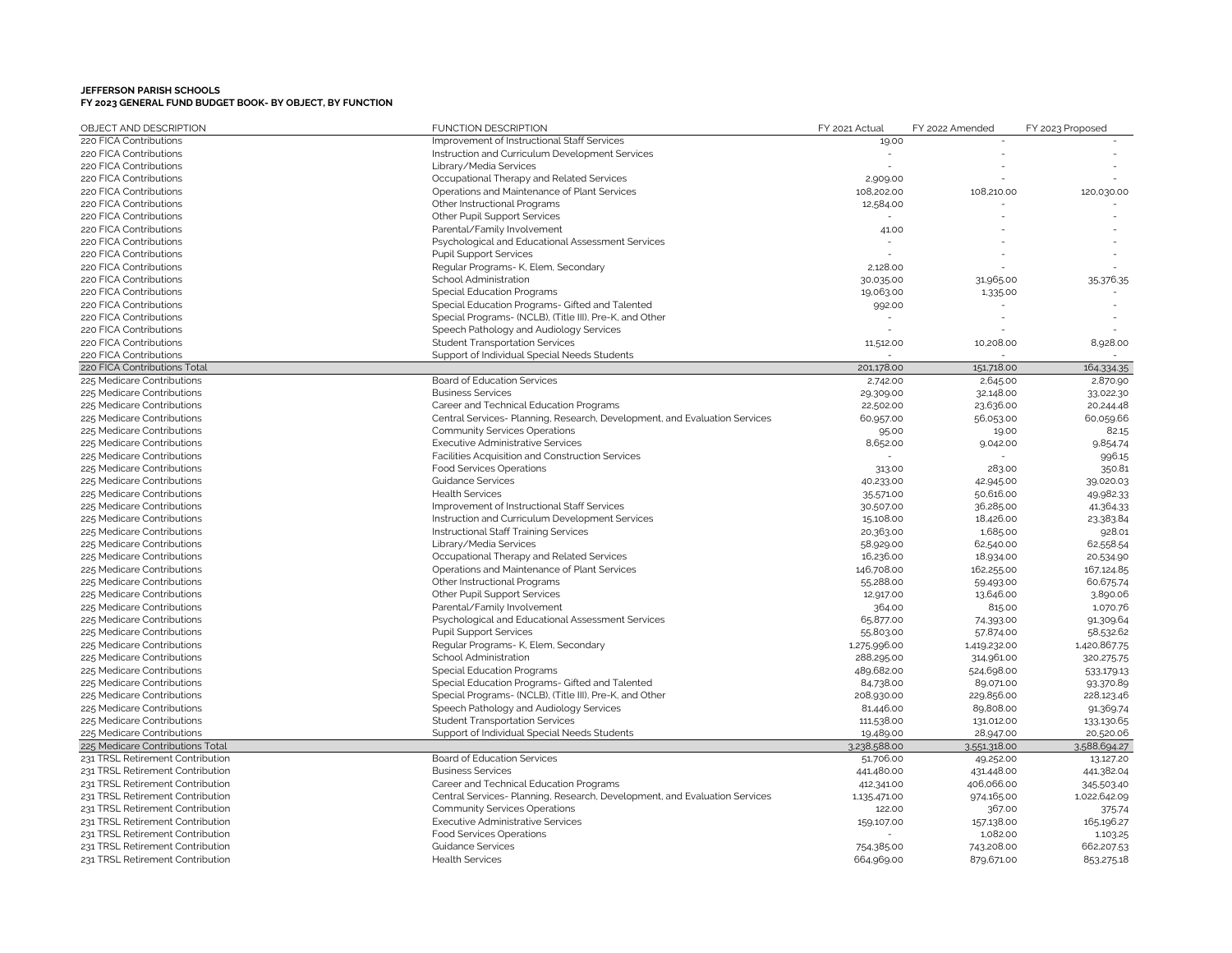| OBJECT AND DESCRIPTION                  | <b>FUNCTION DESCRIPTION</b>                                                | FY 2021 Actual | FY 2022 Amended | FY 2023 Proposed |
|-----------------------------------------|----------------------------------------------------------------------------|----------------|-----------------|------------------|
| 231 TRSL Retirement Contribution        | Improvement of Instructional Staff Services                                | 564,119.00     | 630,590.00      | 695,687.16       |
| 231 TRSL Retirement Contribution        | Instruction and Curriculum Development Services                            | 267,590.00     | 300,886.00      | 378,136.76       |
| 231 TRSL Retirement Contribution        | Instructional Staff Training Services                                      | 354,872.00     | 27,364.00       | 13,199.01        |
| 231 TRSL Retirement Contribution        | Library/Media Services                                                     | 1,073,591.00   | 1,080,805.00    | 1,049,718.08     |
| 231 TRSL Retirement Contribution        | Occupational Therapy and Related Services                                  | 298,528.00     | 316,036.00      | 321,804.80       |
| 231 TRSL Retirement Contribution        | Operations and Maintenance of Plant Services                               | 136,241.00     | 381,102.00      | 359,036.84       |
| 231 TRSL Retirement Contribution        | Other Instructional Programs                                               | 947,176.00     | 1,031,981.00    | 1,009,837.06     |
| 231 TRSL Retirement Contribution        | Other Pupil Support Services                                               | 246,913.00     | 237,145.00      | 66,533.44        |
| 231 TRSL Retirement Contribution        | Parental/Family Involvement                                                | 7,541.00       | 14,137.00       | 18,534.36        |
| 231 TRSL Retirement Contribution        | Psychological and Educational Assessment Services                          | 1,111,822.00   | 1,232,827.00    | 1,468,520.10     |
| 231 TRSL Retirement Contribution        | <b>Pupil Support Services</b>                                              | 969,775.00     | 951,278.00      | 922,543.92       |
| 231 TRSL Retirement Contribution        | Regular Programs- K, Elem, Secondary                                       | 23,749,725.00  | 24,587,944.00   | 24,106,070.19    |
| 231 TRSL Retirement Contribution        | School Administration                                                      | 5,299,600.00   | 5,309,743.00    | 5.317.050.10     |
| 231 TRSL Retirement Contribution        | <b>Special Education Programs</b>                                          | 9,060,232.00   | 9,078,749.00    | 8,963,452.54     |
| 231 TRSL Retirement Contribution        | Special Education Programs- Gifted and Talented                            | 1,577,366.00   | 1,537,570.00    | 1,557,737.22     |
| 231 TRSL Retirement Contribution        | Special Programs- (NCLB), (Title III), Pre-K, and Other                    | 3,999,715.00   | 3,972,852.00    | 3,843,481.25     |
| 231 TRSL Retirement Contribution        | Speech Pathology and Audiology Services                                    | 1,490,657.00   | 1,555,238.00    | 1,554,926.54     |
| 231 TRSL Retirement Contribution        | <b>Student Transportation Services</b>                                     | 186,383.00     | 252,097.00      | 373,224.46       |
| 231 TRSL Retirement Contribution        | Support of Individual Special Needs Students                               | 389,289.00     | 503.126.00      | 350,020.61       |
| 231 TRSL Retirement Contribution Total  |                                                                            | 55,350,716.00  | 56,643,867.00   | 55,874,327.15    |
| 233 LSERS Retirement Contribution       | Board of Education Services                                                |                |                 | 37,543.50        |
| 233 LSERS Retirement Contribution       | <b>Business Services</b>                                                   | 110,269.00     | 102,302.00      | 93,633.00        |
| 233 LSERS Retirement Contribution       | Central Services- Planning, Research, Development, and Evaluation Services | 30,335.00      |                 |                  |
| 233 LSERS Retirement Contribution       | Facilities Acquisition and Construction Services                           |                |                 | 18,961.20        |
| 233 LSERS Retirement Contribution       | Occupational Therapy and Related Services                                  |                |                 | 16,011.00        |
| 233 LSERS Retirement Contribution       | Operations and Maintenance of Plant Services                               | 2,318,512.00   | 2,217,438.00    | 2,225,094.06     |
| 233 LSERS Retirement Contribution       | Other Instructional Programs                                               |                |                 | 30,132.00        |
| 233 LSERS Retirement Contribution       | Psychological and Educational Assessment Services                          | 1,184.00       |                 | 16,836.66        |
| 233 LSERS Retirement Contribution       | <b>Pupil Support Services</b>                                              |                |                 | 16,281.00        |
| 233 LSERS Retirement Contribution       | Regular Programs- K, Elem, Secondary                                       |                |                 | 105,463.38       |
| 233 LSERS Retirement Contribution       | School Administration                                                      | 6,661.00       | 7,439.00        | 35,316.00        |
| 233 LSERS Retirement Contribution       | <b>Special Education Programs</b>                                          | 10,782.00      | 14,232.00       | 106,716.46       |
| 233 LSERS Retirement Contribution       | Special Education Programs- Gifted and Talented                            |                |                 | 30,267.00        |
| 233 LSERS Retirement Contribution       | Special Programs- (NCLB), (Title III), Pre-K, and Other                    |                |                 | 22,691.40        |
| 233 LSERS Retirement Contribution       | <b>Student Transportation Services</b>                                     | 1,588,440.00   | 2,258,810.00    | 2,068,524.61     |
| 233 LSERS Retirement Contribution Total |                                                                            | 4.066,183.00   | 4,600,221.00    | 4,823,471.28     |
| 239 Other Retirement Contribution       | <b>Business Services</b>                                                   | 58,999.00      | 59,546.00       | 62,739.18        |
| 239 Other Retirement Contribution       | Central Services- Planning, Research, Development, and Evaluation Services | 2,301.00       |                 |                  |
| 239 Other Retirement Contribution       | Instruction and Curriculum Development Services                            | 31,041.00      | 30,770.00       | 32,394.74        |
| 239 Other Retirement Contribution       | Instructional Staff Training Services                                      | 300.00         |                 |                  |
| 239 Other Retirement Contribution       | Library/Media Services                                                     |                |                 | 15,556.42        |
| 239 Other Retirement Contribution       | Occupational Therapy and Related Services                                  | 23,408.00      | 22,989.00       | 23,957.20        |
| 239 Other Retirement Contribution       | Other Instructional Programs                                               | 759.00         |                 |                  |
| 239 Other Retirement Contribution       | Psychological and Educational Assessment Services                          | 90,031.00      | 89,206.00       | 113,322.00       |
| 239 Other Retirement Contribution       | <b>Pupil Support Services</b>                                              | 88,270.00      | 87,279.00       | 91,626.80        |
| 239 Other Retirement Contribution       | Regular Programs- K, Elem, Secondary                                       | 39,312.00      | 38,200.00       | 40,238.40        |
| 239 Other Retirement Contribution       | <b>Special Education Programs</b>                                          | 625.00         |                 |                  |
| 239 Other Retirement Contribution       | Special Programs- (NCLB), (Title III), Pre-K, and Other                    | 9,743.00       | 9.756.00        | 10,382.80        |
| 239 Other Retirement Contribution Total |                                                                            | 344,789.00     | 337.746.00      | 390,217.54       |
| 250 Unemployment Compensation           | Board of Education Services                                                | 59.00          | 91.00           | 99.00            |
| 250 Unemployment Compensation           | <b>Business Services</b>                                                   | 714.00         | 1,108.00        | 1,138.75         |
| 250 Unemployment Compensation           | Career and Technical Education Programs                                    | 527.00         | 816.00          | 698.10           |
| 250 Unemployment Compensation           | Central Services- Planning, Research, Development, and Evaluation Services | 1,475.00       | 1,932.00        | 2,071.02         |
| 250 Unemployment Compensation           | Community Services Operations                                              |                |                 | 2.83             |
| 250 Unemployment Compensation           | <b>Executive Administrative Services</b>                                   | 195.00         | 312.00          | 339.82           |
| 250 Unemployment Compensation           | Facilities Acquisition and Construction Services                           |                |                 | 34.35            |
| 250 Unemployment Compensation           | <b>Food Services Operations</b>                                            |                | 8.00            | 12.11            |
| 250 Unemployment Compensation           | <b>Guidance Services</b>                                                   | 926.00         | 1,482.00        | 1,345.55         |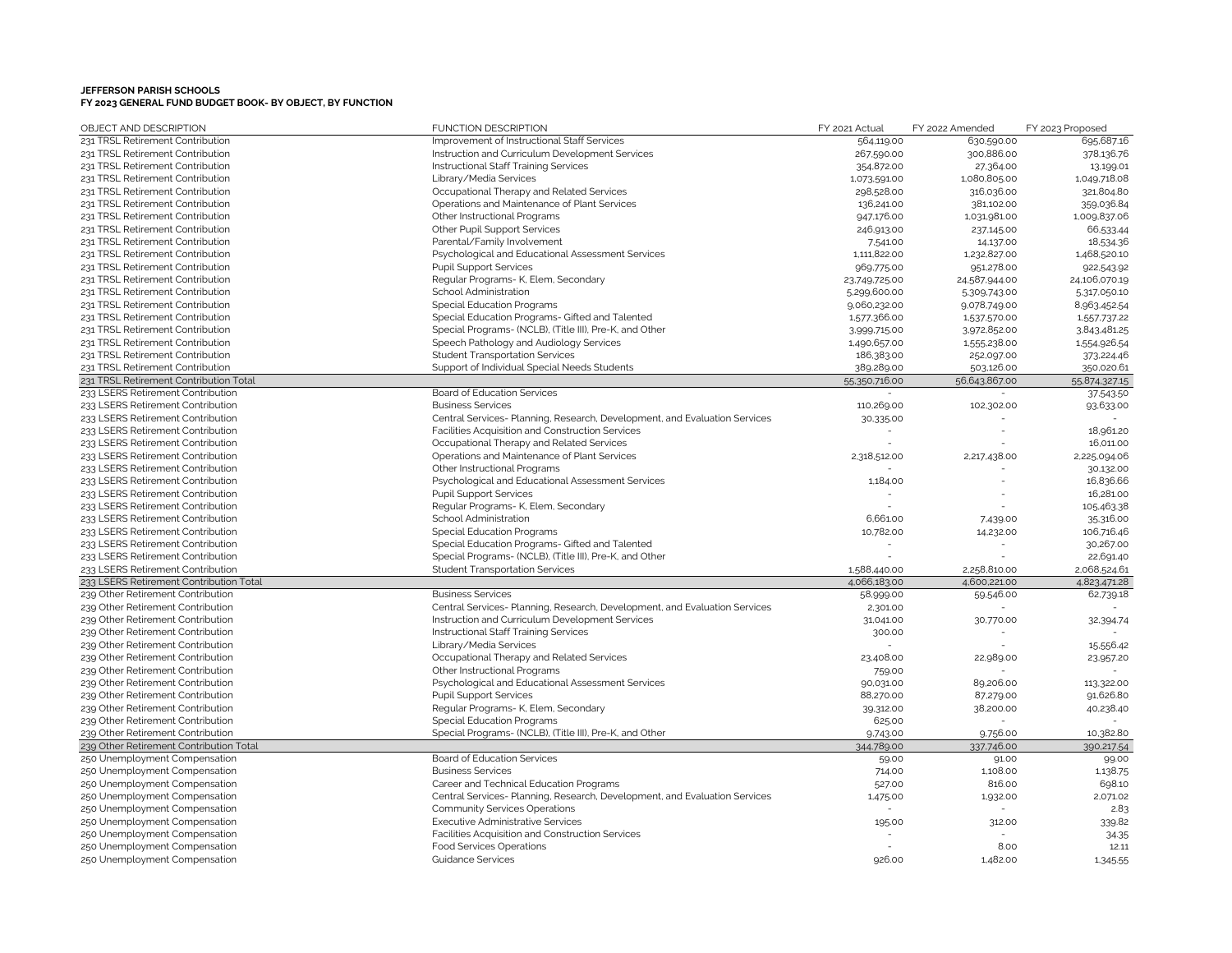| OBJECT AND DESCRIPTION                               | <b>FUNCTION DESCRIPTION</b>                                                      | FY 2021 Actual      | FY 2022 Amended         | FY 2023 Proposed       |
|------------------------------------------------------|----------------------------------------------------------------------------------|---------------------|-------------------------|------------------------|
| 250 Unemployment Compensation                        | <b>Health Services</b>                                                           | 846.00              | 1,745.00                | 1,723.53               |
| 250 Unemployment Compensation                        | Improvement of Instructional Staff Services                                      | 870.00              | 1,251.00                | 1,426.35               |
| 250 Unemployment Compensation                        | Instruction and Curriculum Development Services                                  | 354.00              | 635.00                  | 806.33                 |
| 250 Unemployment Compensation                        | Instructional Staff Training Services                                            | 446.00              | 58.00                   | 32.02                  |
| 250 Unemployment Compensation                        | Library/Media Services                                                           | 1,395.00            | 2,151.00                | 2,157.23               |
| 250 Unemployment Compensation                        | Occupational Therapy and Related Services                                        | 625.00              | 653.00                  | 708.10                 |
| 250 Unemployment Compensation                        | Operations and Maintenance of Plant Services                                     | 3,475.00            | 5,598.00                | 5,763.18               |
| 250 Unemployment Compensation                        | Other Instructional Programs                                                     | 1,254.00            | 2,056.00                | 2,092.25               |
| 250 Unemployment Compensation                        | Other Pupil Support Services                                                     | 304.00              | 469.00                  | 134.14                 |
| 250 Unemployment Compensation                        | Parental/Family Involvement                                                      | 8.00                | 21.00                   | 36.93                  |
| 250 Unemployment Compensation                        | Psychological and Educational Assessment Services                                | 2,434.00            | 2,566.00                | 3,148.64               |
| 250 Unemployment Compensation                        | <b>Pupil Support Services</b>                                                    | 1,330.00            | 1,995.00                | 2,018.40               |
| 250 Unemployment Compensation                        | Regular Programs- K, Elem, Secondary                                             | 30,309.00           | 48,935.00               | 48,995.61              |
| 250 Unemployment Compensation                        | School Administration                                                            | 6,863.00            | 10,853.00               | 11,044.50              |
| 250 Unemployment Compensation                        | <b>Special Education Programs</b>                                                | 18,142.00           | 18,085.00               | 18,386.64              |
| 250 Unemployment Compensation                        | Special Education Programs- Gifted and Talented                                  | 1,972.00            | 3,070.00                | 3,219.76               |
| 250 Unemployment Compensation                        | Special Programs- (NCLB), (Title III), Pre-K, and Other                          | 5,012.00            | 7,926.00                | 7,866.99               |
| 250 Unemployment Compensation                        | Speech Pathology and Audiology Services                                          | 3,017.00            | 3,092.00                | 3,150.73               |
| 250 Unemployment Compensation                        | <b>Student Transportation Services</b>                                           | 2,820.00            | 4,516.00                | 4,591.12               |
| 250 Unemployment Compensation                        | Support of Individual Special Needs Students                                     | 742.00              | 1,002.00                | 707.69                 |
| 250 Unemployment Compensation Total                  |                                                                                  | 86,114.00           | 122,426.00              | 123,751.67             |
| 260 Workers Compensation                             | Board of Education Services                                                      | 3,359.00            | 3,465.00                | 3.761.87               |
| 260 Workers Compensation                             | <b>Business Services</b>                                                         | 40,016.00           | 42,124.00               | 43,270.55              |
| 260 Workers Compensation                             | Career and Technical Education Programs                                          | 29,529.00           | 30,969.00               | 26,527.23              |
| 260 Workers Compensation                             | Central Services- Planning, Research, Development, and Evaluation Services       | 82,497.00           | 73,451.00               | 78,698.89              |
| 260 Workers Compensation                             | <b>Community Services Operations</b>                                             | 41.00               | 26.00                   | 107.65                 |
| 260 Workers Compensation                             | <b>Executive Administrative Services</b>                                         | 10,972.00           | 11,848.00               | 12,913.11              |
| 260 Workers Compensation                             | Facilities Acquisition and Construction Services                                 |                     |                         | 1,305.30               |
| 260 Workers Compensation                             | <b>Food Services Operations</b>                                                  | 31.00               | 371.00                  | 459.66                 |
| 260 Workers Compensation                             | <b>Guidance Services</b>                                                         | 51,946.00           | 56,273.00               | 51,129.71              |
| 260 Workers Compensation                             | <b>Health Services</b>                                                           | 47,521.00           | 66,325.00               | 65,494.09              |
| 260 Workers Compensation                             | Improvement of Instructional Staff Services                                      | 42,812.00           | 47,542.00               | 54,201.58              |
| 260 Workers Compensation                             | Instruction and Curriculum Development Services                                  | 19,844.00           | 24,144.00               | 30,640.91              |
| 260 Workers Compensation                             | Instructional Staff Training Services                                            | 25,117.00           | 2,206.00                | 1,216.00               |
| 260 Workers Compensation                             | Library/Media Services                                                           | 78,246.00           | 81,947.00               | 81,973.14              |
| 260 Workers Compensation                             | Occupational Therapy and Related Services                                        | 23,747.00           | 24,809.00               | 26,907.80              |
| 260 Workers Compensation                             | Operations and Maintenance of Plant Services                                     | 194,527.00          | 212,411.00              | 218,991.30             |
| 260 Workers Compensation                             | Other Instructional Programs                                                     | 70,425.00           | 77,949.00               | 79.505.99              |
| 260 Workers Compensation                             | Other Pupil Support Services                                                     | 17,073.00           | 17,880.00               | 5,097.32               |
| 260 Workers Compensation<br>260 Workers Compensation | Parental/Family Involvement<br>Psychological and Educational Assessment Services | 531.00<br>92,518.00 | 1,067.00                | 1,403.11<br>119,647.10 |
| 260 Workers Compensation                             | <b>Pupil Support Services</b>                                                    | 74,617.00           | 97,490.00<br>123,851.00 | 125,696.84             |
| 260 Workers Compensation                             | Regular Programs- K, Elem, Secondary                                             | 1,693,351.00        | 2,116,638.00            | 2,124,007.14           |
| 260 Workers Compensation                             | School Administration                                                            | 385,380.00          | 610,661.00              | 688,712.49             |
| 260 Workers Compensation                             | <b>Special Education Programs</b>                                                | 690,154.00          | 1,096,710.00            | 1,044,628.68           |
| 260 Workers Compensation                             | Special Education Programs- Gifted and Talented                                  | 110,871.00          | 116,710.00              | 122,347.99             |
| 260 Workers Compensation                             | Special Programs- (NCLB), (Title III), Pre-K, and Other                          | 278,678.00          | 301,187.00              | 298,919.94             |
| 260 Workers Compensation                             | Speech Pathology and Audiology Services                                          | 114,527.00          | 117,674.00              | 119,725.82             |
| 260 Workers Compensation                             | <b>Student Transportation Services</b>                                           | 129,530.00          | 171,673.00              | 223,572.08             |
| 260 Workers Compensation                             | Support of Individual Special Needs Students                                     | 27,982.00           | 58,273.00               | 47,638.34              |
| 260 Workers Compensation Total                       |                                                                                  | 4.335,842.00        | 5.585,674.00            | 5,698,501.63           |
| 270 Retiree Health Benefits                          | Adult Education and Literacy Programs                                            | 10,305.00           | 58,446.00               | 10,721.00              |
| 270 Retiree Health Benefits                          | Board of Education Services                                                      | 47,654.00           | 42,659.00               | 49,579.00              |
| 270 Retiree Health Benefits                          | <b>Business Services</b>                                                         | 394,347.00          | 372,339.00              | 410,280.00             |
| 270 Retiree Health Benefits                          | Career and Technical Education Programs                                          | 133,032.00          | 150,111.00              | 138,407.00             |
| 270 Retiree Health Benefits                          | Central Services- Planning, Research, Development, and Evaluation Services       | 647,771.00          | 609,840.00              | 673,941.00             |
| 270 Retiree Health Benefits                          | <b>Community Services Operations</b>                                             | 53,037.00           | 252,505.00              | 55,179.00              |
| 270 Retiree Health Benefits                          | <b>Executive Administrative Services</b>                                         | 100.916.00          | 134.768.00              | 104.993.00             |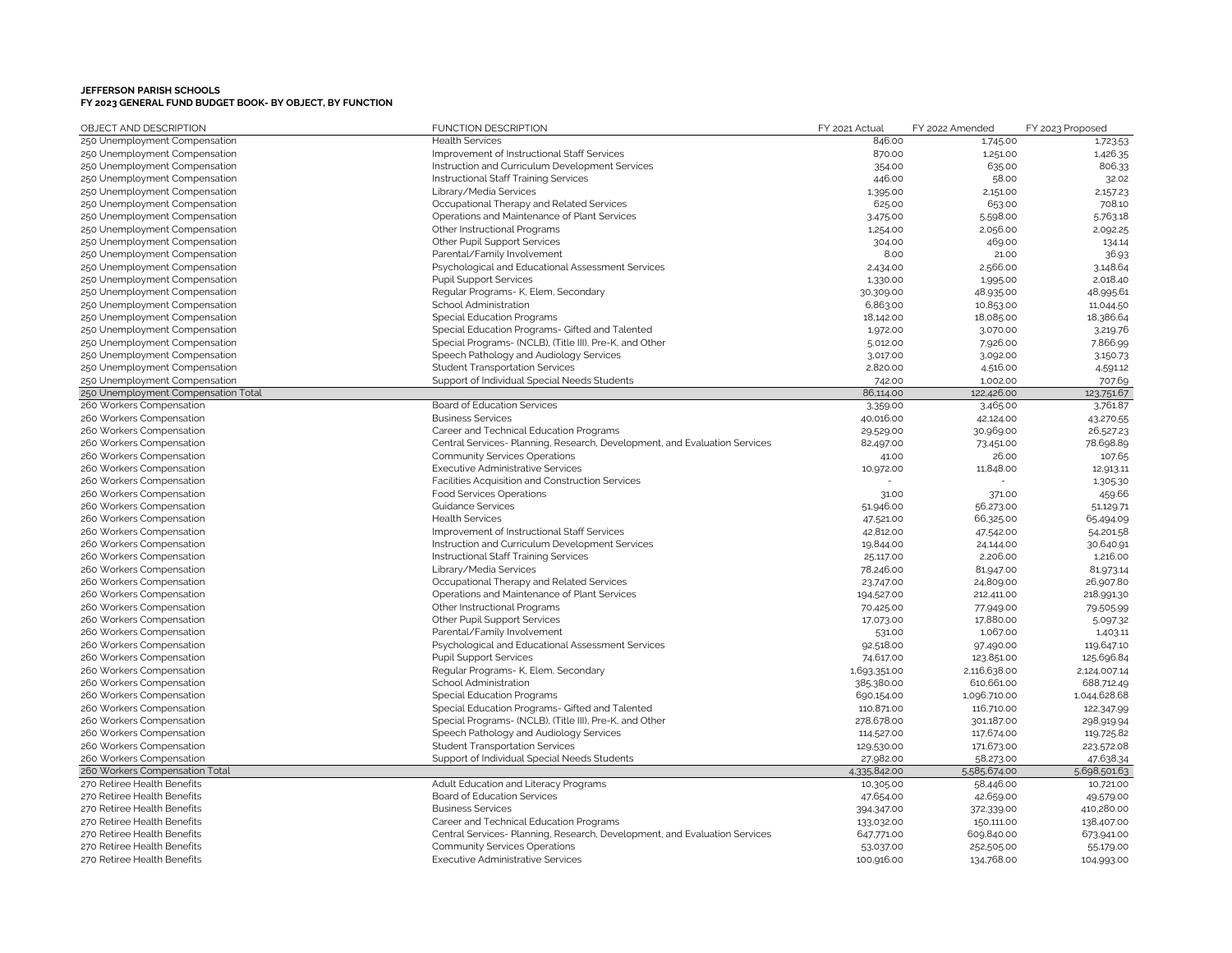| OBJECT AND DESCRIPTION               | <b>FUNCTION DESCRIPTION</b>                                                | FY 2021 Actual | FY 2022 Amended | FY 2023 Proposed |
|--------------------------------------|----------------------------------------------------------------------------|----------------|-----------------|------------------|
| 270 Retiree Health Benefits          | Facilities Acquisition and Construction Services                           | 65,087.00      | 65,789.00       | 67,716.00        |
| 270 Retiree Health Benefits          | <b>Food Services Operations</b>                                            | 718,711.00     | 679,425.00      | 747,749.00       |
| 270 Retiree Health Benefits          | <b>Guidance Services</b>                                                   | 286,376.00     | 333,414.00      | 297,945.00       |
| 270 Retiree Health Benefits          | <b>Health Services</b>                                                     | 300,321.00     | 279,812.00      | 312,455.00       |
| 270 Retiree Health Benefits          | Improvement of Instructional Staff Services                                | 518,609.00     | 540,532.00      | 539,561.00       |
| 270 Retiree Health Benefits          | Instruction and Curriculum Development Services                            | 277,546.00     | 344,370.00      | 288,759.00       |
| 270 Retiree Health Benefits          | Instructional Staff Training Services                                      | 399,032.00     | 430,449.00      | 415,153.00       |
| 270 Retiree Health Benefits          | Library/Media Services                                                     | 354,246.00     | 342,580.00      | 368,558.00       |
| 270 Retiree Health Benefits          | Occupational Therapy and Related Services                                  | 103.336.00     | 92,978.00       | 107,511.00       |
| 270 Retiree Health Benefits          | Operations and Maintenance of Plant Services                               | 1,597,664.00   | 1,709,707.00    | 1,662,210.00     |
| 270 Retiree Health Benefits          | Other Instructional Programs                                               | 300,949.00     | 384,588.00      | 313,107.00       |
| 270 Retiree Health Benefits          | Other Pupil Support Services                                               | 101,472.00     | 93,221.00       | 105,572.00       |
| 270 Retiree Health Benefits          | Parental/Family Involvement                                                | 1,903.00       | 1,982.00        | 1,980.00         |
| 270 Retiree Health Benefits          | Psychological and Educational Assessment Services                          | 394,876.00     | 365,252.00      | 410,829.00       |
| 270 Retiree Health Benefits          | <b>Pupil Support Services</b>                                              | 421,621.00     | 364,260.00      | 438,655.00       |
| 270 Retiree Health Benefits          | Regular Programs- K, Elem, Secondary                                       | 7,488,755.00   | 7.479,201.00    | 7.791,300.00     |
| 270 Retiree Health Benefits          | School Administration                                                      | 3.378,977.00   | 3,166,116.00    | 3,515,489.00     |
| 270 Retiree Health Benefits          | Special Education Programs                                                 | 3,413,945.00   | 3,464,578.00    | 3,551,867.00     |
| 270 Retiree Health Benefits          | Special Education Programs- Gifted and Talented                            | 498,814.00     | 481,364.00      | 518,966.00       |
| 270 Retiree Health Benefits          | Special Programs- (NCLB), (Title III), Pre-K, and Other                    | 1,983,146.00   | 2,069,449.00    | 2,063,265.00     |
| 270 Retiree Health Benefits          | Speech Pathology and Audiology Services                                    | 530,308.00     | 515,213.00      | 551,732.00       |
| 270 Retiree Health Benefits          | <b>Student Transportation Services</b>                                     | 678,158.00     | 706,821.00      | 705,556.00       |
| 270 Retiree Health Benefits          | Support of Individual Special Needs Students                               | 130,299.00     | 152,238.00      | 135,563.00       |
| 270 Retiree Health Benefits Total    |                                                                            | 25,331,213.00  | 25,684,007.00   | 26,354,598.00    |
| 281 Sick Leave Severance Pay         | Board of Education Services                                                | 6,043.00       |                 | 6,043.00         |
| 281 Sick Leave Severance Pay         | <b>Business Services</b>                                                   | 3,732.00       | 2,922.00        | 3.733.00         |
| 281 Sick Leave Severance Pay         | Career and Technical Education Programs                                    | 3,120.00       | 8,070.00        | 3,120.00         |
| 281 Sick Leave Severance Pay         | Central Services- Planning, Research, Development, and Evaluation Services | 13,306.00      | 27,874.00       | 13,307.00        |
| 281 Sick Leave Severance Pay         | <b>Community Services Operations</b>                                       | 4,173.00       |                 | 4,174.0C         |
| 281 Sick Leave Severance Pay         | <b>Executive Administrative Services</b>                                   | 10,394.00      |                 | 10,394.00        |
| 281 Sick Leave Severance Pay         | Facilities Acquisition and Construction Services                           |                | 2,161.00        |                  |
| 281 Sick Leave Severance Pay         | Food Services Operations                                                   | 19,809.00      | 48,320.00       | 19,815.00        |
| 281 Sick Leave Severance Pay         | <b>Guidance Services</b>                                                   | 21,636.00      | 46,516.00       | 21,638.00        |
| 281 Sick Leave Severance Pay         | <b>Health Services</b>                                                     | 6,644.00       | 37,964.00       | 6,645.00         |
| 281 Sick Leave Severance Pay         | Improvement of Instructional Staff Services                                | 37,905.00      |                 | 37,905.00        |
| 281 Sick Leave Severance Pay         | Instruction and Curriculum Development Services                            | 7,749.00       |                 | 7,749.00         |
| 281 Sick Leave Severance Pay         | Instructional Staff Training Services                                      | 11,621.00      | 12,460.00       | 11,623.00        |
| 281 Sick Leave Severance Pay         | Library/Media Services                                                     | 43,203.00      | 58,920.00       | 43,206.00        |
| 281 Sick Leave Severance Pay         | Operations and Maintenance of Plant Services                               | 91,357.00      | 70,920.00       | 91,368.00        |
| 281 Sick Leave Severance Pay         | Other Instructional Programs                                               | 32,504.00      | 26,350.00       | 32,509.00        |
| 281 Sick Leave Severance Pay         | Other Pupil Support Services                                               |                | 1,418.00        |                  |
| 281 Sick Leave Severance Pay         | Psychological and Educational Assessment Services                          | 32,906.00      | 15,310.00       | 32,909.00        |
| 281 Sick Leave Severance Pay         | <b>Pupil Support Services</b>                                              | 29,712.00      | 13,680.00       | 29,714.00        |
| 281 Sick Leave Severance Pay         | Regular Programs- K, Elem, Secondary                                       | 367,895.00     | 487,880.00      | 367,919.00       |
| 281 Sick Leave Severance Pay         | School Administration                                                      | 70,232.00      | 190,164.00      | 70,240.00        |
| 281 Sick Leave Severance Pay         | Special Education Programs                                                 | 238,636.00     | 163,038.00      | 238,666.00       |
| 281 Sick Leave Severance Pay         | Special Education Programs- Gifted and Talented                            | 46,182.00      | 41,360.00       | 46,186.00        |
| 281 Sick Leave Severance Pay         | Special Programs- (NCLB), (Title III), Pre-K, and Other                    | 125,880.00     | 74,860.00       | 125,891.00       |
| 281 Sick Leave Severance Pay         | Speech Pathology and Audiology Services                                    | 31,515.00      | 9,330.00        | 31,516.00        |
| 281 Sick Leave Severance Pay         | <b>Student Transportation Services</b>                                     | 51,136.00      | 78,123.00       | 51,138.00        |
| 281 Sick Leave Severance Pay         | Support of Individual Special Needs Students                               | 3,834.00       |                 | 3,835.00         |
| 281 Sick Leave Severance Pay Total   |                                                                            | 1,311,124.00   | 1,417,640.00    | 1,311,243.00     |
| 282 Annual Leave Severance Pay       | Central Services- Planning, Research, Development, and Evaluation Services | 5,677.00       |                 | 5,677.00         |
| 282 Annual Leave Severance Pay       | <b>Executive Administrative Services</b>                                   | 3,128.00       |                 | 3,129.00         |
| 282 Annual Leave Severance Pay       | Improvement of Instructional Staff Services                                | 9,764.00       | 1,451.00        | 9,764.00         |
| 282 Annual Leave Severance Pay       | Operations and Maintenance of Plant Services                               | 3,110.00       |                 | 3,110.00         |
| 282 Annual Leave Severance Pay Total |                                                                            | 21,679.00      | 1,451.00        | 21,680.00        |
| 290 Other Employee Benefits          | Adult Education and Literacy Programs                                      | 53.00          |                 |                  |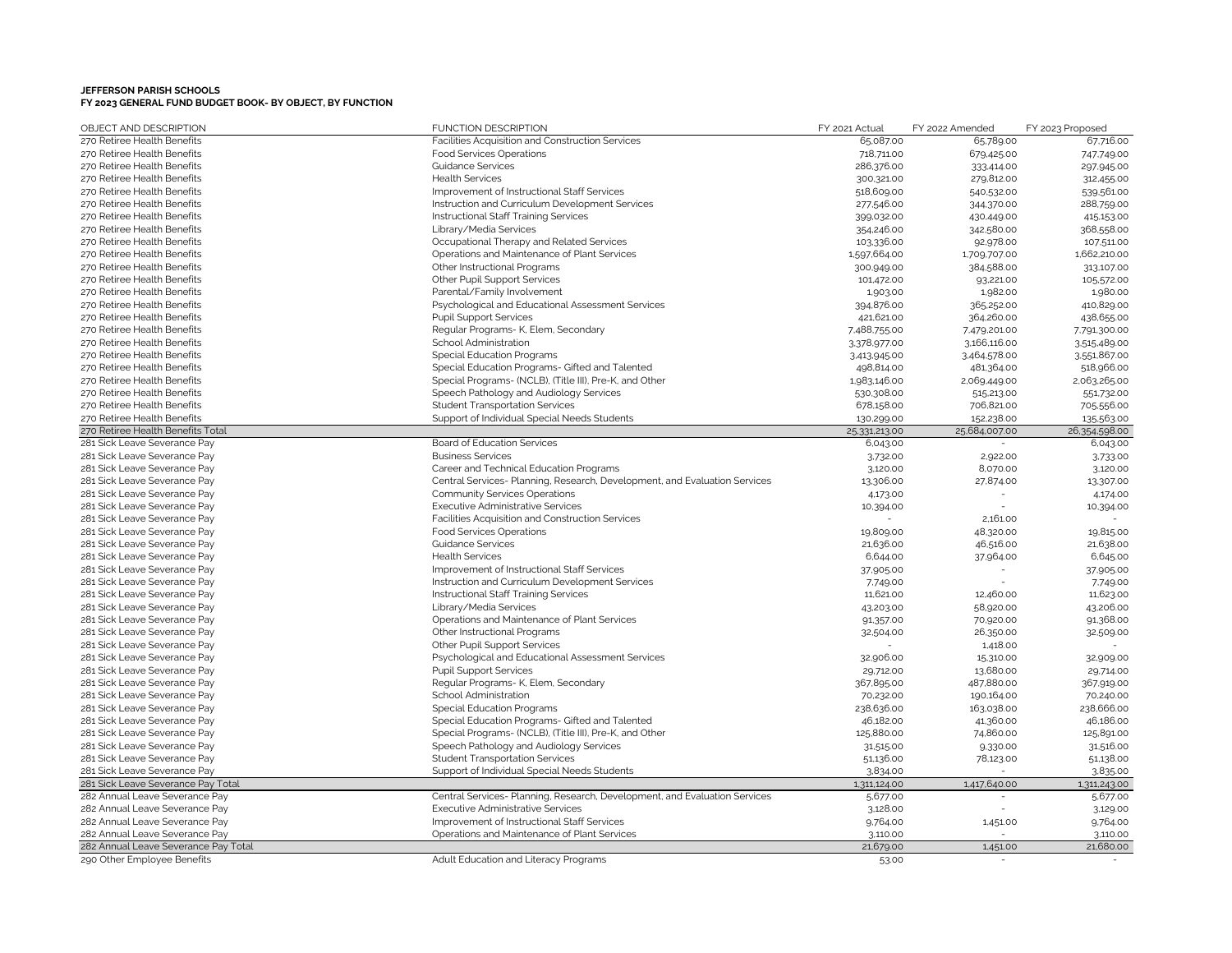| OBJECT AND DESCRIPTION                   | <b>FUNCTION DESCRIPTION</b>                                                | FY 2021 Actual           | FY 2022 Amended | FY 2023 Proposed |
|------------------------------------------|----------------------------------------------------------------------------|--------------------------|-----------------|------------------|
| 290 Other Employee Benefits              | <b>Board of Education Services</b>                                         | 504.00                   | 366.00          | 614.40           |
| 290 Other Employee Benefits              | <b>Business Services</b>                                                   | 14,868.00                | 15,662.00       | 15,417.12        |
| 290 Other Employee Benefits              | Career and Technical Education Programs                                    | 12,412.00                | 11,340.00       | 8,930.64         |
| 290 Other Employee Benefits              | Central Services- Planning, Research, Development, and Evaluation Services | 25,354.00                | 28,262.00       | 28,897.20        |
| 290 Other Employee Benefits              | <b>Executive Administrative Services</b>                                   | 1,780.00                 | 1,848.00        | 1,860.00         |
| 290 Other Employee Benefits              | Facilities Acquisition and Construction Services                           |                          |                 | 307.20           |
| 290 Other Employee Benefits              | Guidance Services                                                          | 18,737.00                | 17,674.00       | 16,226.76        |
| 290 Other Employee Benefits              | <b>Health Services</b>                                                     | 17,727.00                | 21,864.00       | 21,962.40        |
| 290 Other Employee Benefits              | Improvement of Instructional Staff Services                                | 12,442.00                | 14,070.00       | 15,004.64        |
| 290 Other Employee Benefits              | Instruction and Curriculum Development Services                            | 5,520.00                 | 6,477.00        | 7,389.60         |
| 290 Other Employee Benefits              | Instructional Staff Training Services                                      | 4,862.00                 | 306.00          |                  |
| 290 Other Employee Benefits              | Library/Media Services                                                     | 31,432.00                | 26,352.00       | 24,728.16        |
| 290 Other Employee Benefits              | Occupational Therapy and Related Services                                  | 7,608.00                 | 7,125.00        | 7.483.44         |
| 290 Other Employee Benefits              | Operations and Maintenance of Plant Services                               | 126,764.00               | 129,886.00      | 120,501.12       |
| 290 Other Employee Benefits              | Other Instructional Programs                                               | 17,908.00                | 13,531.00       | 12,683.04        |
| 290 Other Employee Benefits              | Other Pupil Support Services                                               | 6,561.00                 | 5,499.00        | 1,167.84         |
| 290 Other Employee Benefits              | Parental/Family Involvement                                                | 255.00                   | 187.00          | 215.04           |
| 290 Other Employee Benefits              | Psychological and Educational Assessment Services                          | 30,098.00                | 28,435.00       | 36,621.36        |
| 290 Other Employee Benefits              | <b>Pupil Support Services</b>                                              | 28,840.00                | 27,162.00       | 26,175.36        |
| 290 Other Employee Benefits              | Regular Programs- K, Elem, Secondary                                       | 677,488.00               | 641,825.00      | 610,847.52       |
| 290 Other Employee Benefits              | School Administration                                                      | 144,309.00               | 140,706.00      | 139,370.88       |
| 290 Other Employee Benefits              | Special Education Programs                                                 | 332,311.00               | 279,565.00      | 283,576.90       |
| 290 Other Employee Benefits              | Special Education Programs- Gifted and Talented                            | 44,963.00                | 40,181.00       | 39,813.36        |
| 290 Other Employee Benefits              | Special Programs- (NCLB), (Title III), Pre-K, and Other                    | 164,196.00               | 136,636.00      | 129,386.16       |
| 290 Other Employee Benefits              | Speech Pathology and Audiology Services                                    | 42,984.00                | 39,730.00       | 40,500.48        |
| 290 Other Employee Benefits              | <b>Student Transportation Services</b>                                     | 93,479.00                | 90,237.00       | 82,727.04        |
| 290 Other Employee Benefits              | Support of Individual Special Needs Students                               | 24,004.00                | 27,619.00       | 18,226.27        |
| 290 Other Employee Benefits Total        |                                                                            | 1,887,459.00             | 1,752,545.00    | 1,690,633.93     |
| 311 Assessor Fees                        | <b>Board of Education Services</b>                                         | 1,294,358.00             | 1,317,000.00    | 1,311,000.00     |
| 311 Assessor Fees Total                  |                                                                            | 1,294,358.00             | 1,317,000.00    | 1,311,000.00     |
| 312 Sheriff Fees                         | Board of Education Services                                                | 58,875.00                | 58,000.00       | 52,000.00        |
| 312 Sheriff Fees Total                   |                                                                            | 58,875.00                | 58,000.00       | 52,000.00        |
| 313 Pension Fund                         | Board of Education Services                                                | 3,497,555.00             | 3,636,000.00    | 3,636,000.00     |
| 313 Pension Fund Total                   |                                                                            | 3,497,555.00             | 3,636,000.00    | 3,636,000.00     |
| 314 Sales Tax Collection Fees            | Board of Education Services                                                | 19,515,904.00            | 22,252,684.89   | 21,004,616.16    |
| 314 Sales Tax Collection Fees Total      |                                                                            | 19,515,904.00            | 22,252,684.89   | 21,004,616.16    |
| 316 Election Fees                        | <b>Board of Education Services</b>                                         | 7,133.00                 | 75,000.00       | $\sim$           |
| 316 Election Fees Total                  |                                                                            | 7,133.00                 | 75,000.00       | $\sim$           |
| 320 Purchased Educational Services       | Board of Education Services                                                | $\overline{\phantom{a}}$ | 19,000.00       | $\sim$           |
| 320 Purchased Educational Services       | Career and Technical Education Programs                                    | 77,870.00                | 80,459.75       | 55,737.00        |
| 320 Purchased Educational Services       | Central Services- Planning, Research, Development, and Evaluation Services | 1,588.00                 | 1,000.00        | 1,000.00         |
| 320 Purchased Educational Services       | <b>Community Services Operations</b>                                       |                          | 5,500.00        | 8,000.00         |
| 320 Purchased Educational Services       | Improvement of Instructional Staff Services                                | 5,600.00                 | 5,600.00        |                  |
| 320 Purchased Educational Services       | Instructional Staff Training Services                                      | 48,127.00                | 154,847.34      | 188,260.00       |
| 320 Purchased Educational Services       | Library/Media Services                                                     | 11,210.00                | 43,894.07       | 33,954.00        |
| 320 Purchased Educational Services       | Other Instructional Programs                                               | 53,102.00                | 127,186.18      | 108,249.00       |
| 320 Purchased Educational Services       | Other Pupil Support Services                                               | 1,500.00                 |                 |                  |
| 320 Purchased Educational Services       | Parental/Family Involvement                                                |                          | 15,600.00       |                  |
| 320 Purchased Educational Services       | Regular Programs- K, Elem, Secondary                                       | 940,198.00               | 2,326,804.43    | 2,246,762.00     |
| 320 Purchased Educational Services       | School Administration                                                      | 2,709.00                 | 100,000.00      | 60,000.00        |
| 320 Purchased Educational Services       | <b>Special Education Programs</b>                                          | 162,519.00               | 362,561.45      | 403,323.00       |
| 320 Purchased Educational Services       | Special Education Programs- Gifted and Talented                            | 43,134.00                | 67.777.12       | 76,740.00        |
| 320 Purchased Educational Services       | Special Programs- (NCLB), (Title III), Pre-K, and Other                    | 67,238.00                | 242,870.88      | 256,065.00       |
| 320 Purchased Educational Services       | Speech Pathology and Audiology Services                                    | 2,835.00                 |                 |                  |
| 320 Purchased Educational Services       | <b>Student Transportation Services</b>                                     | 10,177.00                | 24,157.02       | 66,086.00        |
| 320 Purchased Educational Services Total |                                                                            | 1,427,807.00             | 3.577.258.24    | 3.504.176.00     |
| 332 Legal Services                       | Board of Education Services                                                | 380,843.00               | 607,974.86      | 355,000.00       |
| 332 Legal Services                       | <b>Business Services</b>                                                   | 195,211.00               | 300,000.00      | 300,000.00       |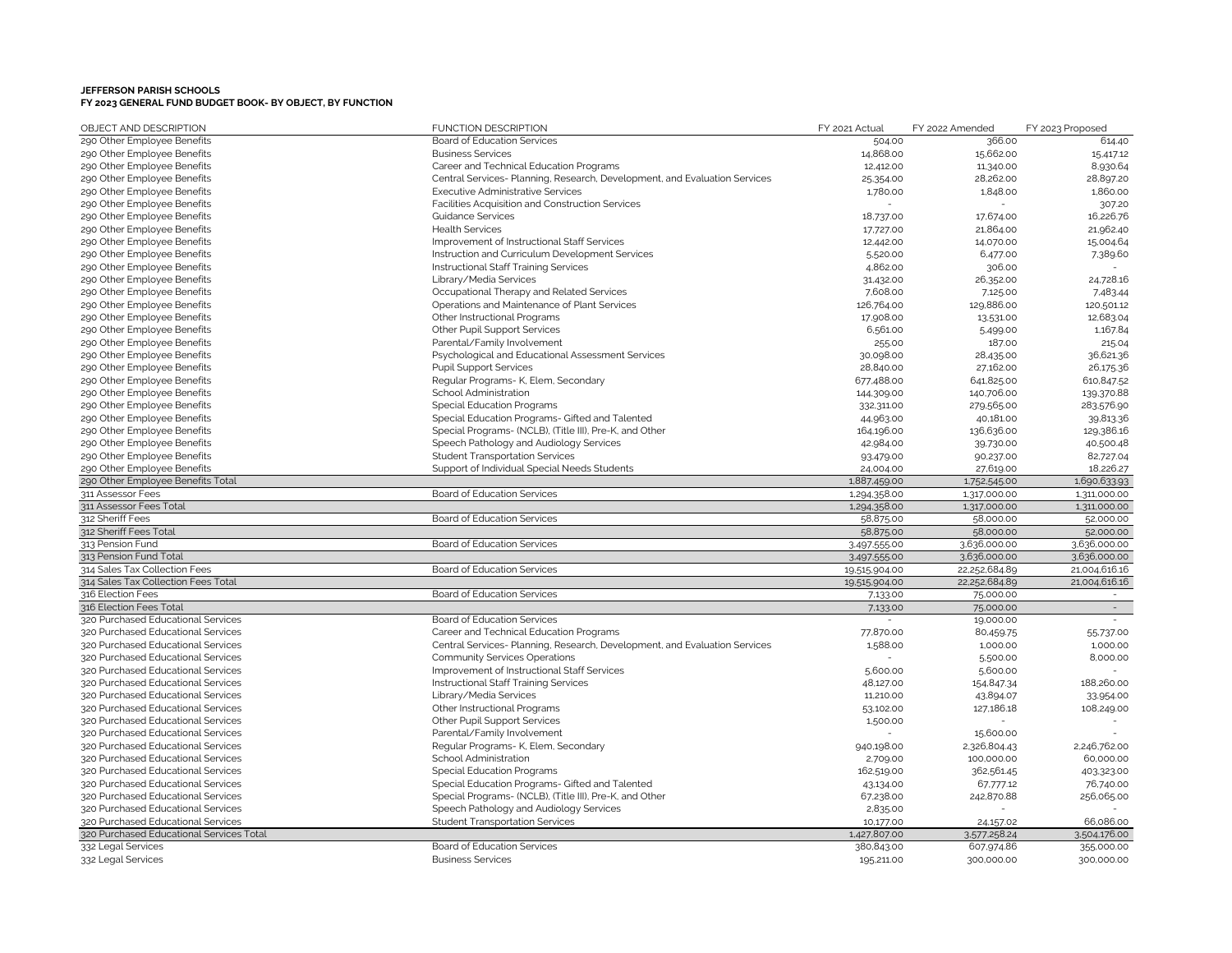| OBJECT AND DESCRIPTION                         | <b>FUNCTION DESCRIPTION</b>                                                                            | FY 2021 Actual       | FY 2022 Amended        | FY 2023 Proposed     |
|------------------------------------------------|--------------------------------------------------------------------------------------------------------|----------------------|------------------------|----------------------|
| 332 Legal Services                             | Central Services- Planning, Research, Development, and Evaluation Services                             | 7,710.00             | 8,480.00               | 10,000.00            |
| 332 Legal Services Total                       |                                                                                                        | 583,764.00           | 916,454.86             | 665,000.00           |
| 333 Audit/Accounting Services                  | <b>Board of Education Services</b>                                                                     | 120,000.00           | 150,000.00             | 158,000.00           |
| 333 Audit/Accounting Services                  | <b>Business Services</b>                                                                               |                      | 13,000.00              | 66,745.00            |
| 333 Audit/Accounting Services                  | Central Services- Planning, Research, Development, and Evaluation Services                             | 230,245.00           | 58,737.23              | 59.797.23            |
| 333 Audit/Accounting Services Total            |                                                                                                        | 350,245.00           | 221,737.23             | 284,542.23           |
| 335 Medical Services                           | Central Services- Planning, Research, Development, and Evaluation Services                             | 3,045.00             | 4,700.00               | 6,200.00             |
| 335 Medical Services                           | <b>Health Services</b>                                                                                 | 1,152.00             | 10,062.00              | 6,500.00             |
| 335 Medical Services                           | Other Instructional Programs                                                                           | 19,210.00            | 5,100.00               | 6,150.00             |
| 335 Medical Services                           | <b>Student Transportation Services</b>                                                                 | 20,280.00            | 23,000.00              | 18,000.00            |
| 335 Medical Services                           | Support of Individual Special Needs Students                                                           | 26,971.00            | 51,000.00              | 51,000.00            |
| 335 Medical Services Total                     |                                                                                                        | 70,658.00            | 93,862.00              | 87,850.00            |
| 339 Other Professional Services                | Board of Education Services                                                                            | 139,438.00           | 169,125.00             | 461,800.00           |
| 339 Other Professional Services                | <b>Business Services</b>                                                                               | 47,332.00            | 42,875.00              | 42,875.00            |
| 339 Other Professional Services                | Career and Technical Education Programs                                                                | 2,156.00             | 18,640.00              | 18,640.00            |
| 339 Other Professional Services                | Central Services- Planning, Research, Development, and Evaluation Services                             | 122,012.00           | 154,664.23             | 154,476.33           |
| 339 Other Professional Services                | <b>Executive Administrative Services</b>                                                               | 2,000.00             | 50,000.00              | 111,700.00           |
| 339 Other Professional Services                | Improvement of Instructional Staff Services                                                            | 155,641.00           | 283,000.00             | 263,150.00           |
| 339 Other Professional Services                | Instructional Staff Training Services                                                                  | 413.00               |                        |                      |
| 339 Other Professional Services                | Library/Media Services                                                                                 | 89,796.00            | 148,569.98             | 156,969.00           |
| 339 Other Professional Services                | Operations and Maintenance of Plant Services                                                           | 1,578,765.00         | 1,932,835.40           | 1,895,952.00         |
| 339 Other Professional Services                | Other Instructional Programs                                                                           | 133,483.00           | 228,388.25             | 211,907.00           |
| 339 Other Professional Services                | Other Pupil Support Services                                                                           | 4,970.00             | 13,475.00              | 15,325.00            |
| 339 Other Professional Services                | Parental/Family Involvement                                                                            | 385.00               | 1,000.00               | 1,000.00             |
| 339 Other Professional Services                | Psychological and Educational Assessment Services                                                      | 11,260.00            | 14,500.00              | 16,500.00            |
| 339 Other Professional Services                | Regular Programs- K, Elem, Secondary                                                                   | 16,480.00            |                        |                      |
| 339 Other Professional Services                | School Administration                                                                                  | 21,734.00            |                        |                      |
| 339 Other Professional Services                | <b>Special Education Programs</b>                                                                      | 35,000.00            |                        |                      |
| 339 Other Professional Services                | <b>Student Transportation Services</b>                                                                 | 3,800.00             | 10,000.00              | 6,000.00             |
| 339 Other Professional Services Total          |                                                                                                        | 2,364,665.00         | 3,067,072.86           | 3.356,294.33         |
| 340 Purchased Technical Services               | <b>Business Services</b>                                                                               | 474,975.00           | 518,657.90             | 461,846.00           |
| 340 Purchased Technical Services               | Central Services- Planning, Research, Development, and Evaluation Services                             | 3,689,707.00         | 5,177,794.00           | 5,449,665.00         |
| 340 Purchased Technical Services               | Library/Media Services                                                                                 | 15,228.00            | 15,150.00              | 5,475.00             |
| 340 Purchased Technical Services               | Operations and Maintenance of Plant Services                                                           | 248,685.00           | 89,985.66              | 92,425.00            |
| 340 Purchased Technical Services               | Other Instructional Programs                                                                           |                      | 1,000.00               |                      |
| 340 Purchased Technical Services               | <b>Pupil Support Services</b>                                                                          | 720.00               | 95.00                  | 815.00               |
| 340 Purchased Technical Services               | Regular Programs- K, Elem, Secondary                                                                   | 4,748.00             |                        |                      |
| 340 Purchased Technical Services               | School Administration                                                                                  | 7,465.00             |                        |                      |
| 340 Purchased Technical Services               | <b>Student Transportation Services</b>                                                                 | 26,686.00            | 27,753.55              | 25,000.00            |
| 340 Purchased Technical Services Total         |                                                                                                        | 4,468,214.00         | 5,830,436.11           | 6,035,226.00         |
| 410 Utility Services                           | Operations and Maintenance of Plant Services                                                           | 676,065.00           | 855,373.00             | 855,373.00           |
| 410 Utility Services Total                     |                                                                                                        | 676,065.00           | 855,373.00             | 855,373.00           |
| 420 Cleaning Services                          | <b>Business Services</b><br>Central Services- Planning, Research, Development, and Evaluation Services | 16,523.00            | 27,375.62              | 15,785.00            |
| 420 Cleaning Services                          | <b>Executive Administrative Services</b>                                                               |                      | 700.00                 | 700.00<br>2,880.00   |
| 420 Cleaning Services<br>420 Cleaning Services | Improvement of Instructional Staff Services                                                            | 1,653.00             | 1,440.00               | 4,000.00             |
|                                                | Operations and Maintenance of Plant Services                                                           | 5,571.00             | 4,000.00               |                      |
| 420 Cleaning Services                          |                                                                                                        | 803.306.00           | 961,754.00<br>1,600.00 | 880,225.00           |
| 420 Cleaning Services<br>420 Cleaning Services | Other Pupil Support Services<br>Parental/Family Involvement                                            | 1,236.00<br>1,653.00 | 1,200.00               | 1,600.00<br>1,200.00 |
| 420 Cleaning Services                          | Psychological and Educational Assessment Services                                                      | 8,638.00             | 10,000.00              | 12,000.00            |
| 420 Cleaning Services Total                    |                                                                                                        | 838,580.00           | 1,008,069.62           | 918,390.00           |
| 430 Repairs and Maintenance                    | <b>Business Services</b>                                                                               | 2,721.00             | 294.00                 |                      |
| 430 Repairs and Maintenance                    | Central Services- Planning, Research, Development, and Evaluation Services                             | 10,830.00            | 2,585.52               | 5,000.00             |
| 430 Repairs and Maintenance                    | Instructional Staff Training Services                                                                  | 1,564.00             |                        |                      |
| 430 Repairs and Maintenance                    | Library/Media Services                                                                                 |                      | 420.00                 | 420.00               |
| 430 Repairs and Maintenance                    | Operations and Maintenance of Plant Services                                                           | 7.713.461.00         | 5,576,061.39           | 5,210,104.21         |
| 430 Repairs and Maintenance                    | Other Instructional Programs                                                                           | 14,277.00            |                        |                      |
| 430 Repairs and Maintenance                    | Regular Programs- K, Elem, Secondary                                                                   | 27,598.00            |                        |                      |
|                                                |                                                                                                        |                      |                        |                      |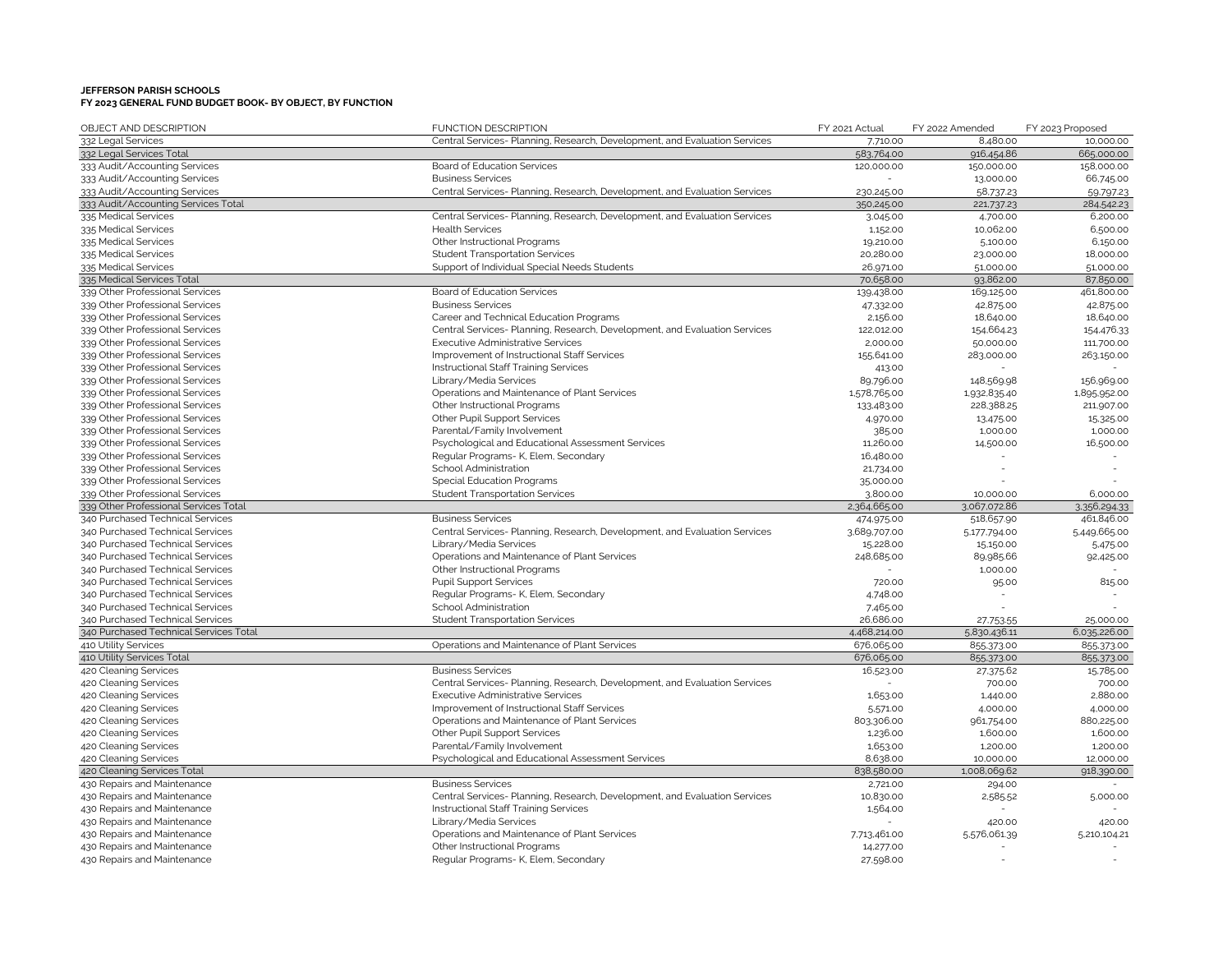| OBJECT AND DESCRIPTION                             | <b>FUNCTION DESCRIPTION</b>                                                | FY 2021 Actual         | FY 2022 Amended | FY 2023 Proposed       |
|----------------------------------------------------|----------------------------------------------------------------------------|------------------------|-----------------|------------------------|
| 430 Repairs and Maintenance                        | School Administration                                                      | 8,620.00               |                 |                        |
| 430 Repairs and Maintenance                        | Special Programs- (NCLB), (Title III), Pre-K, and Other                    | 220.00                 |                 |                        |
| 430 Repairs and Maintenance                        | <b>Student Transportation Services</b>                                     | 9,274.00               | 1,267.10        |                        |
| 430 Repairs and Maintenance Total                  |                                                                            | 7.788,565.00           | 5,580,628.01    | 5,215,524.21           |
| 440 Rentals                                        | <b>Business Services</b>                                                   | 111,432.00             | 120,400.00      | 140,000.00             |
| 440 Rentals                                        | Career and Technical Education Programs                                    | 653.00                 | 4,450.00        | 4,450.00               |
| 440 Rentals                                        | Operations and Maintenance of Plant Services                               | 211,666.00             | 273,788.82      | 279,985.00             |
| 440 Rentals                                        | Other Instructional Programs                                               | 762.00                 | 2,000.00        |                        |
| 440 Rentals                                        | Parental/Family Involvement                                                | 349.00                 |                 |                        |
| 440 Rentals                                        | Regular Programs- K, Elem, Secondary                                       | 446,918.00             |                 |                        |
| 440 Rentals                                        | School Administration                                                      | 232,203.00             | 150.00          | 200.00                 |
| 440 Rentals                                        | Special Programs- (NCLB), (Title III), Pre-K, and Other                    | 2,625.00               | 1,675.00        | 2,500.00               |
| 440 Rentals                                        | <b>Student Transportation Services</b>                                     | 95,541.00              | 445,000.00      | 890,000.00             |
| 440 Rentals Total                                  |                                                                            | 1,102,149.00           | 847,463.82      | 1,317,135.00           |
| 450 Construction Services                          | Facilities Acquisition and Construction Services                           | 243,463.00             | 107,863.00      | 112,000.00             |
| 450 Construction Services Total                    |                                                                            | 243,463.00             | 107,863.00      | 112,000.00             |
| 490 Other Purchased Property Services              | Operations and Maintenance of Plant Services                               | 282,464.00             | 337,155.00      | 287,600.00             |
| 490 Other Purchased Property Services Total        |                                                                            | 282,464.00             | 337,155.00      | 287,600.00             |
| 510 Student Transportation Services                | Central Services- Planning, Research, Development, and Evaluation Services | 85.00                  | 90.00           | 90.00                  |
| 510 Student Transportation Services                | Other Instructional Programs                                               | 3.758.00               |                 |                        |
| 510 Student Transportation Services                | <b>Student Transportation Services</b>                                     | 8,151,895.00           | 9,713,000.00    | 9,983,000.00           |
| 510 Student Transportation Services Total          |                                                                            | 8,155,738.00           | 9,713,090.00    | 9,983,090.00           |
| 520 Insurance (Other than Employee Benefits)       | Board of Education Services                                                | 1,791,812.00           | 1,498,133.67    | 1,675,000.00           |
| 520 Insurance (Other than Employee Benefits)       | Operations and Maintenance of Plant Services                               | 3.441,420.00           | 3.296.856.00    | 5,672,837.54           |
| 520 Insurance (Other than Employee Benefits)       | <b>Student Transportation Services</b>                                     | 877,836.00             | 1,420,945.00    | 1,067,000.00           |
| 520 Insurance (Other than Employee Benefits) Total |                                                                            | 6,111,068.00           | 6,215,934.67    | 8,414,837.54           |
| 530 Communications                                 | Board of Education Services                                                |                        | 12,113.92       | 12,225.00              |
| 530 Communications                                 | <b>Business Services</b>                                                   | 9,393.00               | 90,830.10       |                        |
| 530 Communications                                 | Career and Technical Education Programs                                    | 79,424.00<br>53,063.00 | 78,020.00       | 92,596.00<br>78,020.00 |
|                                                    |                                                                            |                        |                 |                        |
| 530 Communications                                 | Central Services- Planning, Research, Development, and Evaluation Services | 1,137.00               | 156.38          | 600.00                 |
| 530 Communications                                 | <b>Executive Administrative Services</b>                                   | 4,436.00               | 4,160.00        | 8,280.00               |
| 530 Communications                                 | Improvement of Instructional Staff Services                                | 12,344.00              | 14,078.00       | 13,578.00              |
| 530 Communications                                 | Instruction and Curriculum Development Services                            | 22.00                  | 500.00          | 500.00                 |
| 530 Communications                                 | Library/Media Services                                                     | 133,346.00             | 136,855.00      | 139,610.00             |
| 530 Communications                                 | Operations and Maintenance of Plant Services                               | 624,728.00             | 678,500.00      | 909,500.00             |
| 530 Communications                                 | Other Instructional Programs                                               | 18,616.00              | 18,185.32       | 18,380.00              |
| 530 Communications                                 | Other Pupil Support Services                                               |                        |                 | 500.00                 |
| 530 Communications                                 | Psychological and Educational Assessment Services                          | 7.00                   |                 |                        |
| 530 Communications                                 | <b>Pupil Support Services</b>                                              | 518,876.00             | 536,266.94      | 540,720.00             |
| 530 Communications                                 | Regular Programs- K, Elem, Secondary                                       | 1,175,936.00           | 1,765,663.36    | 2,026,800.00           |
| 530 Communications                                 | School Administration                                                      | 241,561.00             | 125,300.00      | 169,300.00             |
| 530 Communications                                 | <b>Special Education Programs</b>                                          | 44,553.00              | 49,900.00       | 98,900.00              |
| 530 Communications                                 | Special Programs- (NCLB), (Title III), Pre-K, and Other                    |                        | 1,949.00        |                        |
| 530 Communications                                 | Speech Pathology and Audiology Services                                    |                        | 20,100.00       | 20,100.00              |
| 530 Communications                                 | <b>Student Transportation Services</b>                                     |                        | 150.00          | 150.00                 |
| 530 Communications                                 | Support of Individual Special Needs Students                               | 790.00                 |                 |                        |
| 530 Communications Total                           |                                                                            | 2,918,232.00           | 3.532,728.02    | 4,129,759.00           |
| 540 Advertising and Public Notices                 | Board of Education Services                                                | 4,647.00               | 5,536.29        | 6,000.00               |
| 540 Advertising and Public Notices                 | <b>Business Services</b>                                                   | 110.00                 | 1,280.00        | 1,280.00               |
| 540 Advertising and Public Notices                 | Central Services- Planning, Research, Development, and Evaluation Services | 3,501.00               | 2,000.00        | 2,000.00               |
| 540 Advertising and Public Notices                 | Library/Media Services                                                     | 5,630.00               | 2,000.00        | 7,000.00               |
| 540 Advertising and Public Notices                 | Operations and Maintenance of Plant Services                               | 1,813.00               | 1,500.00        | 1,000.00               |
| 540 Advertising and Public Notices                 | Special Programs- (NCLB), (Title III), Pre-K, and Other                    |                        | 1,650.00        |                        |
| 540 Advertising and Public Notices Total           |                                                                            | 15,701.00              | 13,966.29       | 17,280.00              |
| 550 Printing and Binding                           | Board of Education Services                                                | 447.00                 | 741.50          | 1,250.00               |
| 550 Printing and Binding                           | <b>Business Services</b>                                                   | 8,496.00               | 25,590.00       | 31,865.00              |
| 550 Printing and Binding                           | Central Services- Planning, Research, Development, and Evaluation Services | 2,686.00               | 3,000.00        | 3,692.00               |
| 550 Printing and Binding                           | <b>Executive Administrative Services</b>                                   | 26,423.00              | 25,872.42       | 42,000.00              |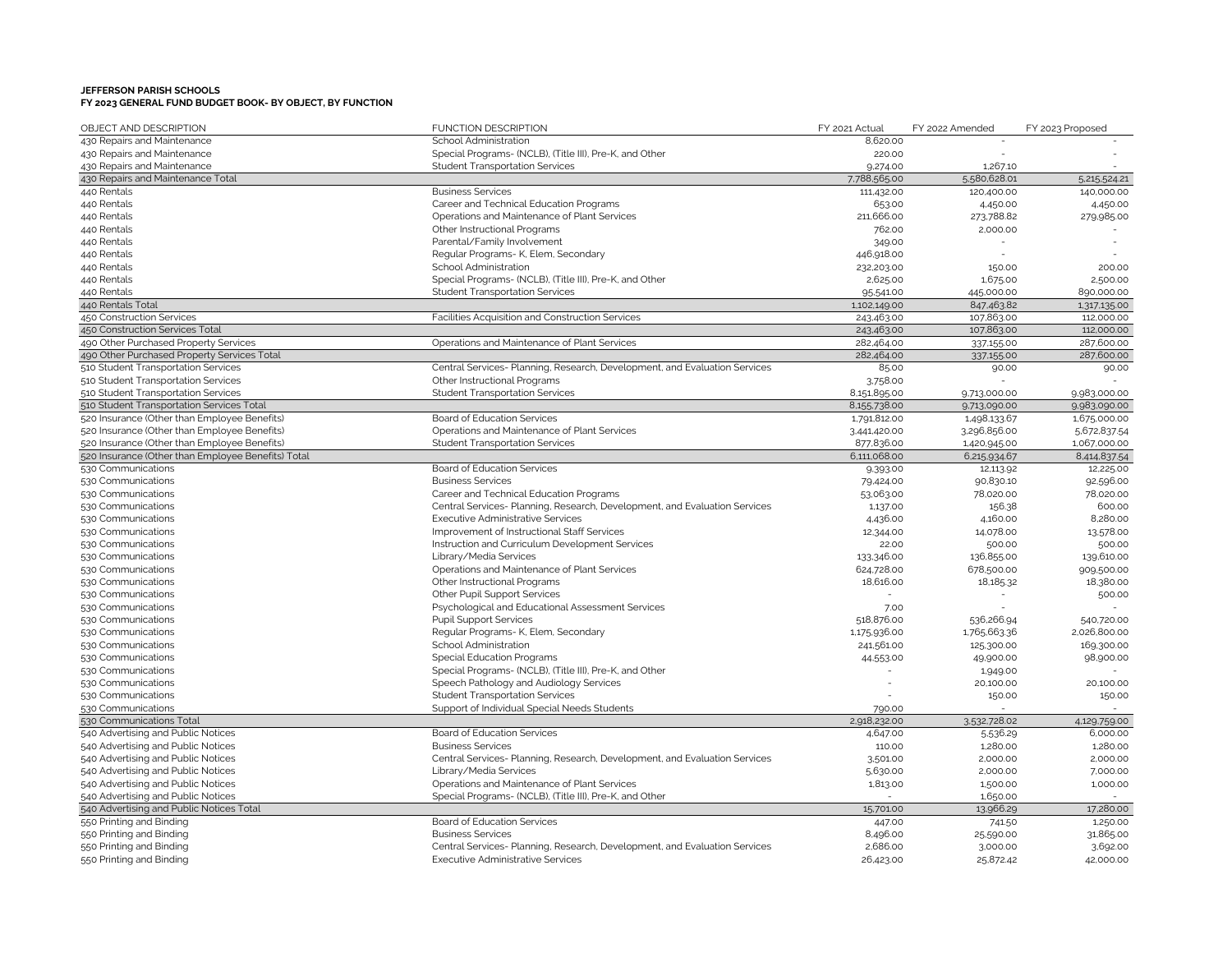| OBJECT AND DESCRIPTION                     | <b>FUNCTION DESCRIPTION</b>                                                | FY 2021 Actual | FY 2022 Amended | FY 2023 Proposed |
|--------------------------------------------|----------------------------------------------------------------------------|----------------|-----------------|------------------|
| 550 Printing and Binding                   | <b>Health Services</b>                                                     | 280.00         | 500.00          | 500.00           |
| 550 Printing and Binding                   | Improvement of Instructional Staff Services                                | 632.00         | 4,600.00        | 4,600.00         |
| 550 Printing and Binding                   | Instruction and Curriculum Development Services                            | 105,526.00     | 159,900.53      | 100,000.00       |
| 550 Printing and Binding                   | Operations and Maintenance of Plant Services                               | 3,320.00       | 2,730.38        |                  |
| 550 Printing and Binding                   | Other Instructional Programs                                               | 219.00         | 50.00           | 10.00            |
| 550 Printing and Binding                   | <b>Other Pupil Support Services</b>                                        | 620.00         |                 |                  |
| 550 Printing and Binding                   | Psychological and Educational Assessment Services                          |                | 525.00          |                  |
| 550 Printing and Binding                   | Regular Programs- K, Elem, Secondary                                       | 35,351.00      |                 |                  |
| 550 Printing and Binding                   | School Administration                                                      | 24,998.00      |                 |                  |
| 550 Printing and Binding                   | Special Programs- (NCLB), (Title III), Pre-K, and Other                    | 3,135.00       | 2,218.16        | 1,500.00         |
| 550 Printing and Binding                   | Speech Pathology and Audiology Services                                    | 20.00          | 500.00          | 500.00           |
| 550 Printing and Binding                   | <b>Student Transportation Services</b>                                     | 3,236.00       | 2,000.00        | 3,000.00         |
| 550 Printing and Binding Total             |                                                                            | 215,389.00     | 228,227.99      | 188,917.00       |
| 560 Tuition                                | <b>Executive Administrative Services</b>                                   |                | 1,550.00        | 3,050.00         |
| 560 Tuition                                | Regular Programs- K, Elem, Secondary                                       | 653,327.00     |                 |                  |
| 560 Tuition                                | Special Education Programs                                                 |                | 20,000.00       | 20,000.00        |
| 560 Tuition Total                          |                                                                            | 653,327.00     | 21,550.00       | 23,050.00        |
| 580 Travel                                 | Board of Education Services                                                | 30,622.00      | 6,440.32        | 27,000.00        |
| 580 Travel                                 | <b>Business Services</b>                                                   | 4,950.00       | 7,100.00        | 7,100.00         |
| 580 Travel                                 | Career and Technical Education Programs                                    | 2,395.00       |                 |                  |
| 580 Travel                                 | Central Services- Planning, Research, Development, and Evaluation Services | 28,618.00      | 39,962.67       | 40,800.00        |
| 580 Travel                                 | <b>Executive Administrative Services</b>                                   | 6,990.00       | 28,359.28       | 20,500.00        |
| 580 Travel                                 | <b>Health Services</b>                                                     | 2,654.00       | 3,000.00        | 4,500.00         |
| 580 Travel                                 | Improvement of Instructional Staff Services                                | 31,232.00      | 39,827.00       | 39,763.00        |
| 580 Travel                                 | Instruction and Curriculum Development Services                            |                | 500.00          | 500.00           |
| 580 Travel                                 | Instructional Staff Training Services                                      | 4,932.00       | 17,028.88       | 50,700.00        |
| 580 Travel                                 | Library/Media Services                                                     | 2,100.00       | 5,245.00        | 5,000.00         |
| 580 Travel                                 | Occupational Therapy and Related Services                                  | 12,106.00      | 14,000.00       | 17,307.00        |
| 580 Travel                                 | Operations and Maintenance of Plant Services                               | 13,622.00      | 15,000.00       | 10,000.00        |
| 580 Travel                                 | Other Instructional Programs                                               | 1,889.00       | 7,269.14        | 10,490.00        |
| 580 Travel                                 | Other Pupil Support Services                                               | 46.00          |                 |                  |
| 580 Travel                                 |                                                                            | 6,166.00       | 7,680.00        | 8,625.00         |
|                                            | Psychological and Educational Assessment Services                          |                |                 |                  |
| 580 Travel                                 | <b>Pupil Support Services</b>                                              | 1,538.00       | 1,000.00        |                  |
| 580 Travel                                 | Regular Programs- K, Elem, Secondary                                       | 4,899.00       |                 |                  |
| 580 Travel                                 | School Administration                                                      | 6,673.00       |                 |                  |
| 580 Travel                                 | <b>Special Education Programs</b>                                          | 15,113.00      | 32,511.56       | 17,955.00        |
| 580 Travel                                 | Special Education Programs- Gifted and Talented                            | 9,390.00       | 20,520.00       | 3,375.00         |
| 580 Travel                                 | Speech Pathology and Audiology Services                                    | 36,188.00      | 35,108.44       | 52,485.00        |
| 580 Travel                                 | <b>Student Transportation Services</b>                                     | 1,685.00       | 1,500.00        | 31,500.00        |
| 580 Travel                                 | Support of Individual Special Needs Students                               |                | 4,000.00        |                  |
| 580 Travel Total                           |                                                                            | 223,808.00     | 286,052.29      | 347,600.00       |
| 590 Miscellaneous Purchased Services       | Instructional Staff Training Services                                      | 190.00         |                 |                  |
| 590 Miscellaneous Purchased Services       | Other Instructional Programs                                               | 1,570.00       | 1,500.00        | 1,750.00         |
| 590 Miscellaneous Purchased Services       | Regular Programs- K, Elem, Secondary                                       | 211,008.00     | 270,783.00      | 275,200.00       |
| 590 Miscellaneous Purchased Services Total |                                                                            | 212,768.00     | 272,283.00      | 276,950.00       |
| 610 Materials and Supplies                 | Board of Education Services                                                | 18,543.00      | 10,313.48       | 31,000.00        |
| 610 Materials and Supplies                 | <b>Business Services</b>                                                   | 138,785.00     | 166,666.69      | 193,955.00       |
| 610 Materials and Supplies                 | Career and Technical Education Programs                                    | 54,341.00      | 37,215.12       | 44,665.00        |
| 610 Materials and Supplies                 | Central Services- Planning, Research, Development, and Evaluation Services | 26,076.00      | 36,522.87       | 55,330.77        |
| 610 Materials and Supplies                 | <b>Executive Administrative Services</b>                                   | 29,604.00      | 57,234.50       | 129,023.00       |
| 610 Materials and Supplies                 | <b>Food Services Operations</b>                                            | 300.00         |                 |                  |
| 610 Materials and Supplies                 | <b>Health Services</b>                                                     | 10,586.00      | 15,094.00       | 23,000.00        |
| 610 Materials and Supplies                 | Improvement of Instructional Staff Services                                | 15,628.00      | 17,812.98       | 49,500.00        |
| 610 Materials and Supplies                 | Instruction and Curriculum Development Services                            | 2,054.00       | 3,000.00        | 8,000.00         |
| 610 Materials and Supplies                 | Instructional Staff Training Services                                      | 1,697.00       | 600.00          |                  |
| 610 Materials and Supplies                 | Library/Media Services                                                     | 7,676.00       | 910.00          | 376.00           |
| 610 Materials and Supplies                 | Operations and Maintenance of Plant Services                               | 1,303,189.00   | 218,540.22      | 279,993.29       |
| 610 Materials and Supplies                 | Other Instructional Programs                                               | 120,770.00     | 195,321.11      | 138,472.00       |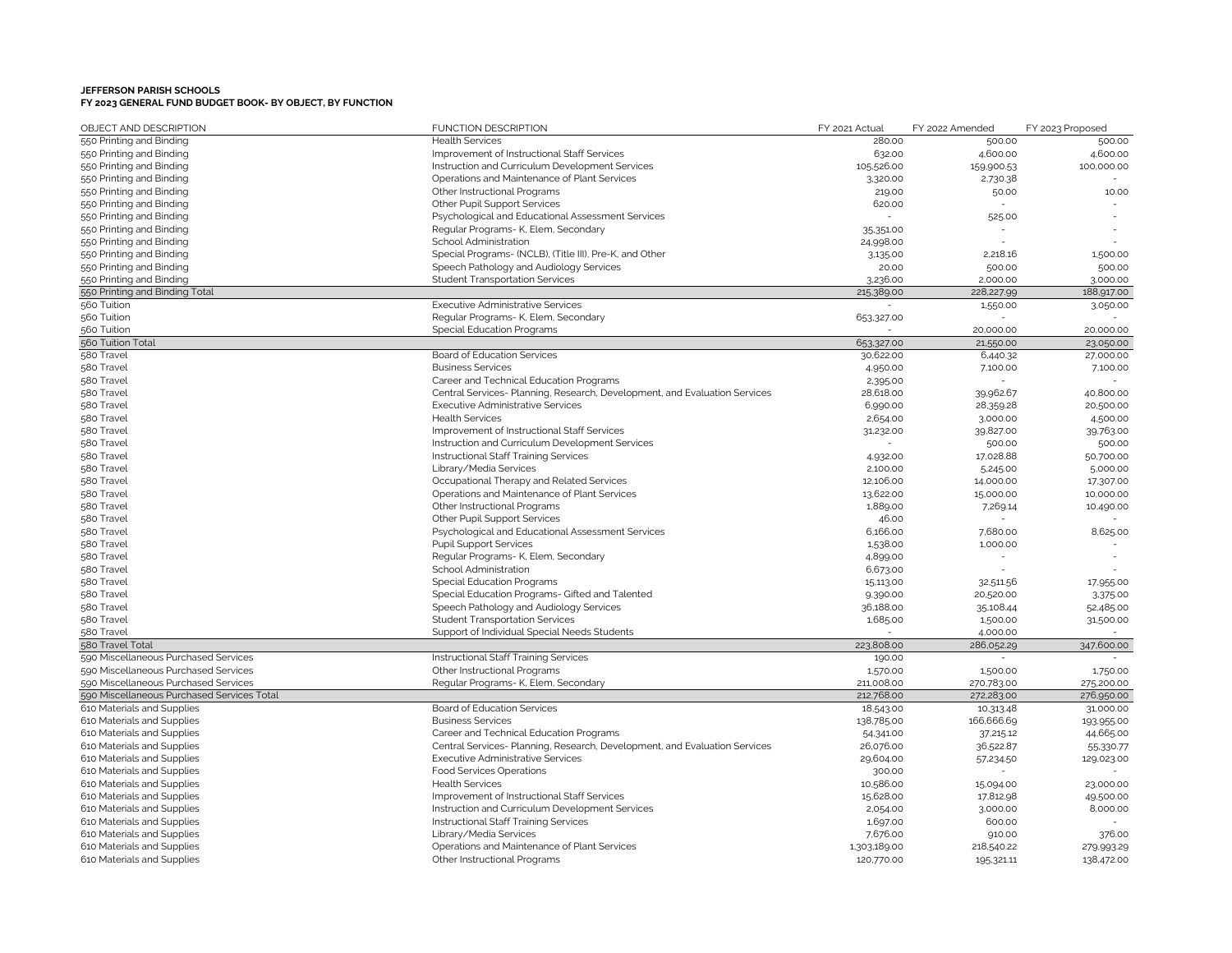| OBJECT AND DESCRIPTION                              | FUNCTION DESCRIPTION                                                       | FY 2021 Actual | FY 2022 Amended | FY 2023 Proposed         |
|-----------------------------------------------------|----------------------------------------------------------------------------|----------------|-----------------|--------------------------|
| 610 Materials and Supplies                          | Other Pupil Support Services                                               | 2,853.00       |                 |                          |
| 610 Materials and Supplies                          | Psychological and Educational Assessment Services                          | 5,725.00       | 9,900.00        | 17,500.00                |
| 610 Materials and Supplies                          | Regular Programs- K, Elem, Secondary                                       | 2,323,141.00   | 2,565,305.93    | 2,544,440.00             |
| 610 Materials and Supplies                          | School Administration                                                      | 389,489.00     |                 |                          |
| 610 Materials and Supplies                          | <b>Special Education Programs</b>                                          | 11,272.00      | 39,721.00       | 56,778.00                |
| 610 Materials and Supplies                          | Special Education Programs- Gifted and Talented                            | 609.00         | 11,584.45       |                          |
| 610 Materials and Supplies                          | Special Programs- (NCLB), (Title III), Pre-K, and Other                    | 49.00          | 31,275.29       | 5,000.00                 |
| 610 Materials and Supplies                          | Speech Pathology and Audiology Services                                    | 1,481.00       | 1,120.00        | 275.00                   |
| 610 Materials and Supplies                          | <b>Student Transportation Services</b>                                     | 16,045.00      | 12,645.24       | 40,150.00                |
| 610 Materials and Supplies                          | Support of Individual Special Needs Students                               | 19,544.00      |                 |                          |
| 610 Materials and Supplies Total                    |                                                                            | 4,499,457.00   | 3,430,782.88    | 3,617,458.06             |
| 615 Supplies- Technology Related                    | <b>Business Services</b>                                                   | 50,954.00      | 14,000.00       | 16,500.00                |
| 615 Supplies- Technology Related                    | Career and Technical Education Programs                                    | 181,187.00     |                 |                          |
| 615 Supplies- Technology Related                    | Central Services- Planning, Research, Development, and Evaluation Services | 171,813.00     | 259,776.83      | 209,729.99               |
| 615 Supplies- Technology Related                    | <b>Executive Administrative Services</b>                                   | 7,479.00       | 8,300.00        | 23,800.00                |
| 615 Supplies- Technology Related                    | <b>Health Services</b>                                                     | 13,840.00      | 16,320.00       | 18,000.00                |
| 615 Supplies- Technology Related                    | Improvement of Instructional Staff Services                                | 1,004.00       | 12,939.72       | 20,000.00                |
| 615 Supplies- Technology Related                    | Instructional Staff Training Services                                      | 90.00          |                 |                          |
| 615 Supplies- Technology Related                    | Library/Media Services                                                     | 923.00         | 42,705.00       | 2,000.00                 |
| 615 Supplies- Technology Related                    | Operations and Maintenance of Plant Services                               | 220,235.00     | 271,033.11      | 203,000.00               |
| 615 Supplies- Technology Related                    | Other Instructional Programs                                               | 12,191.00      | 1,400.00        |                          |
| 615 Supplies-Technology Related                     | Other Instructional Staff Services                                         |                | 13.535.91       | 10,000.00                |
| 615 Supplies- Technology Related                    | Psychological and Educational Assessment Services                          |                | 8,000.00        | 10,030.00                |
| 615 Supplies- Technology Related                    | Regular Programs- K, Elem, Secondary                                       | 161,314.00     | 10,006.39       |                          |
| 615 Supplies- Technology Related                    | School Administration                                                      | 122,098.00     | 3,263.98        |                          |
| 615 Supplies- Technology Related                    | Special Education Programs                                                 | 1,726.00       |                 | 4,570.00                 |
| 615 Supplies- Technology Related                    | Special Programs- (NCLB), (Title III), Pre-K, and Other                    |                | 3.500.00        | 11,562.50                |
| 615 Supplies- Technology Related                    | <b>Student Transportation Services</b>                                     |                | 3,055.76        | 18,000.00                |
| 615 Supplies- Technology Related                    | Support of Individual Special Needs Students                               | 45,408.00      |                 |                          |
| 615 Supplies- Technology Related Total              |                                                                            | 990,262.00     | 667,836.70      | 547,192.49               |
| 620 Energy                                          | Operations and Maintenance of Plant Services                               | 8,767,395.00   | 9,655,722.23    | 9,666,835.00             |
| 620 Energy                                          | Other Instructional Programs                                               | 1,951.00       |                 |                          |
| 620 Energy                                          | Regular Programs- K, Elem, Secondary                                       | 828.00         |                 |                          |
| 620 Energy                                          | School Administration                                                      | 290.00         |                 |                          |
| 620 Energy                                          | <b>Student Transportation Services</b>                                     | 736,382.00     | 1,156,200.00    | 1,000,000.00             |
| 620 Energy Total                                    |                                                                            | 9,506,846.00   | 10,811,922.23   | 10,666,835.00            |
| 630 Purchased Food                                  | Instructional Staff Training Services                                      | 1,288.00       |                 |                          |
| 630 Purchased Food                                  | Operations and Maintenance of Plant Services                               | 324.00         |                 |                          |
| 630 Purchased Food                                  | Other Instructional Programs                                               | 779.00         |                 |                          |
| 630 Purchased Food                                  | Regular Programs- K, Elem, Secondary                                       | 22,606.00      |                 |                          |
| 630 Purchased Food                                  | School Administration                                                      | 26,548.00      |                 |                          |
| 630 Purchased Food                                  | <b>Special Education Programs</b>                                          | 20.00          |                 |                          |
| 630 Purchased Food Total                            |                                                                            | 51,565.00      | $\sim$          | $\overline{\phantom{a}}$ |
| 640 Textbooks/Workbooks/Lib Books/Periodicals       | Career and Technical Education Programs                                    | 4,542.00       |                 |                          |
| 640 Textbooks/Workbooks/Lib Books/Periodicals       | <b>Executive Administrative Services</b>                                   | 608.00         | 960.00          | 1,860.00                 |
| 640 Textbooks/Workbooks/Lib Books/Periodicals       | Library/Media Services                                                     | 11,597.00      |                 |                          |
| 640 Textbooks/Workbooks/Lib Books/Periodicals       | Regular Programs- K, Elem, Secondary                                       | 1,958,950.00   | 2,663,220.66    | 2,350,000.00             |
| 640 Textbooks/Workbooks/Lib Books/Periodicals       | School Administration                                                      | 5,000.00       |                 |                          |
| 640 Textbooks/Workbooks/Lib Books/Periodicals Total |                                                                            | 1,980,697.00   | 2,664,180.66    | 2,351,860.00             |
| 730 Machinery, Vehicles. Furniture, Equipment       | <b>Business Services</b>                                                   | 80,273.00      |                 |                          |
| 730 Machinery, Vehicles. Furniture, Equipment       | Central Services- Planning, Research, Development, and Evaluation Services | 40,487.00      |                 |                          |
| 730 Machinery, Vehicles. Furniture, Equipment       | Operations and Maintenance of Plant Services                               | 875,236.00     | 766,590.00      | 775,000.00               |
| 730 Machinery, Vehicles. Furniture, Equipment       | <b>Student Transportation Services</b>                                     | 299,919.00     | 465,338.24      | 240,000.00               |
| 730 Machinery, Vehicles. Furniture, Equipment Total |                                                                            | 1,295,915.00   | 1,231,928.24    | 1,015,000.00             |
| 810 Dues and Fees                                   | Board of Education Services                                                | 43,164.00      | 46,147.80       | 46,025.00                |
| 810 Dues and Fees                                   | <b>Business Services</b>                                                   | 6,684.00       | 8,037.31        | 5,438.00                 |
| 810 Dues and Fees                                   | Career and Technical Education Programs                                    | 250.00         | 1,000.00        | 1.000.00                 |
| 810 Dues and Fees                                   | Central Services- Planning, Research, Development, and Evaluation Services | 88.00          | 131.22          | 43.68                    |
|                                                     |                                                                            |                |                 |                          |